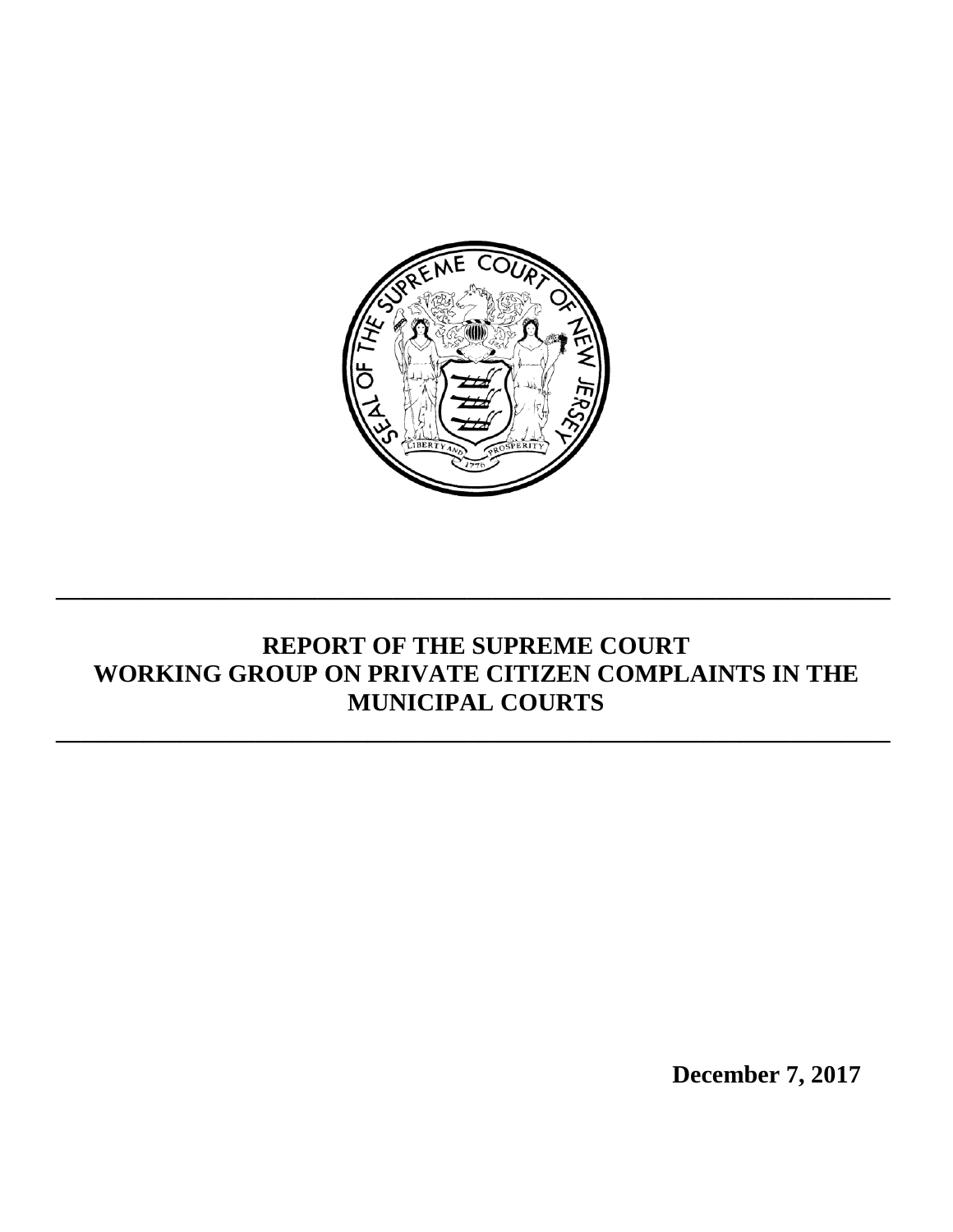#### **HON. PHILIP S. CARCHMAN, CHAIR, P.J.A.D., RET., RECALL**

**ANDREW C. ABRAMS, ESQ., MUNICIPAL PUBLIC DEFENDER ABRAMS & WOFSY**

**HON. LOUIS J. BELASCO, JR., P.J.M.C.** 

**HON. RONALD BOOKBINDER, A.J.S.C.** 

**ANGELO ONOFRI, MERCER COUNTY PROSECUTOR** 

**NORA POLIAKOFF, LAY MEMBER**

**JOSHUA REINITZ, ESQ., IACULLO MARTINO, LLC (REPRESENTATIVE OF THE NEW JERSEY STATE BAR ASSOCIATION)** 

**ALEXANDER R. SHALOM, ESQ. ACLU-NJ, SENIOR STAFF ATTORNEY**

**DOMENICK STAMPONE, CORPORATION COUNSEL, MUNICIPAL PROSECUTOR, CITY OF PATERSON** 

**HON. RONALD SUSSWEIN, J.S.C.** 

**HON. LISA P. THORNTON, A.J.S.C.**

**ASHLEY WOLK, MUNICIPAL DIVISION MANAGER** 

**STAFF: PEARL ANN E. HENDRIX, ESQ., AOC MUNICIPAL JUDICIAL SERVICES**

**PRINCIPAL OFFICE: RICHARD J. HUGHES JUSTICE COMPLEX 25 W. MARKET STREET 7TH FLOOR TRENTON, NEW JERSEY 08625**

#### **December 7, 2017**

Chief Justice Stuart Rabner Richard J. Hughes Justice Complex Trenton, NJ 08625

Dear Chief Justice:

 We are pleased to submit to you the final report of the Supreme Court Working Group on Private Citizen Complaints in the Municipal Courts. The Working Group was charged with examining the following issues: (1) Should private citizen complaints continue to be accepted by the Municipal Courts?; (2) Should limitations be placed on the types of matters for which a private citizen complaint can be filed and/or against whom?; (3) Should some form of screening, either by law enforcement or some other form, be required prior to a judicial officer making a probable cause determination? (Appendix 1)

The Working Group focused on R. 7:2-1(b) (Acceptance of Complaint) which provides that "The municipal court administrator or deputy court administrator shall accept for filing every complaint made by any person." The Municipal Court Practice Committee has not examined the requirement to accept all citizen complaints pursuant to R. 7:2-1 since the 1988 report of the Supreme Court Committee on the Municipal Courts, where that committee ultimately recommended that the Municipal Courts continue to accept these complaints. The practice committee as well as the Working Group recognized the importance of providing citizens with a forum to air disputes. $<sup>1</sup>$  $<sup>1</sup>$  $<sup>1</sup>$ </sup>

To assist the Court in its consideration of the Working Group report, we have adopted the following format: an Executive Summary including a synopsis of our recommendations, a historical perspective of the Rules and Directives regarding citizen complaints, an overview of the Working Group's deliberative process, statistical information, and an expanded discussion of eight recommendations.

<span id="page-1-0"></span><sup>&</sup>lt;sup>1</sup> The requirement to accept all citizen complaints pursuant to  $\underline{R}$ . 3:2-1(a) has not been reviewed by the Criminal Practice Committee since 1995 when major amendments were made to the Part III Rules. R. 3:2-1(a) (Complaint) provides, "...The clerk or deputy clerk, municipal court administrator or deputy court administrator shall accept for filing any complaint made by any person."  $R_1$  3:2-1(b) provides that the process of forwarding indictable complaints immediately upon issuance by the Municipal Court to the Criminal Division is automated and those complaints are sent through the Judiciary's computerized system used to generate complaints (eCDR).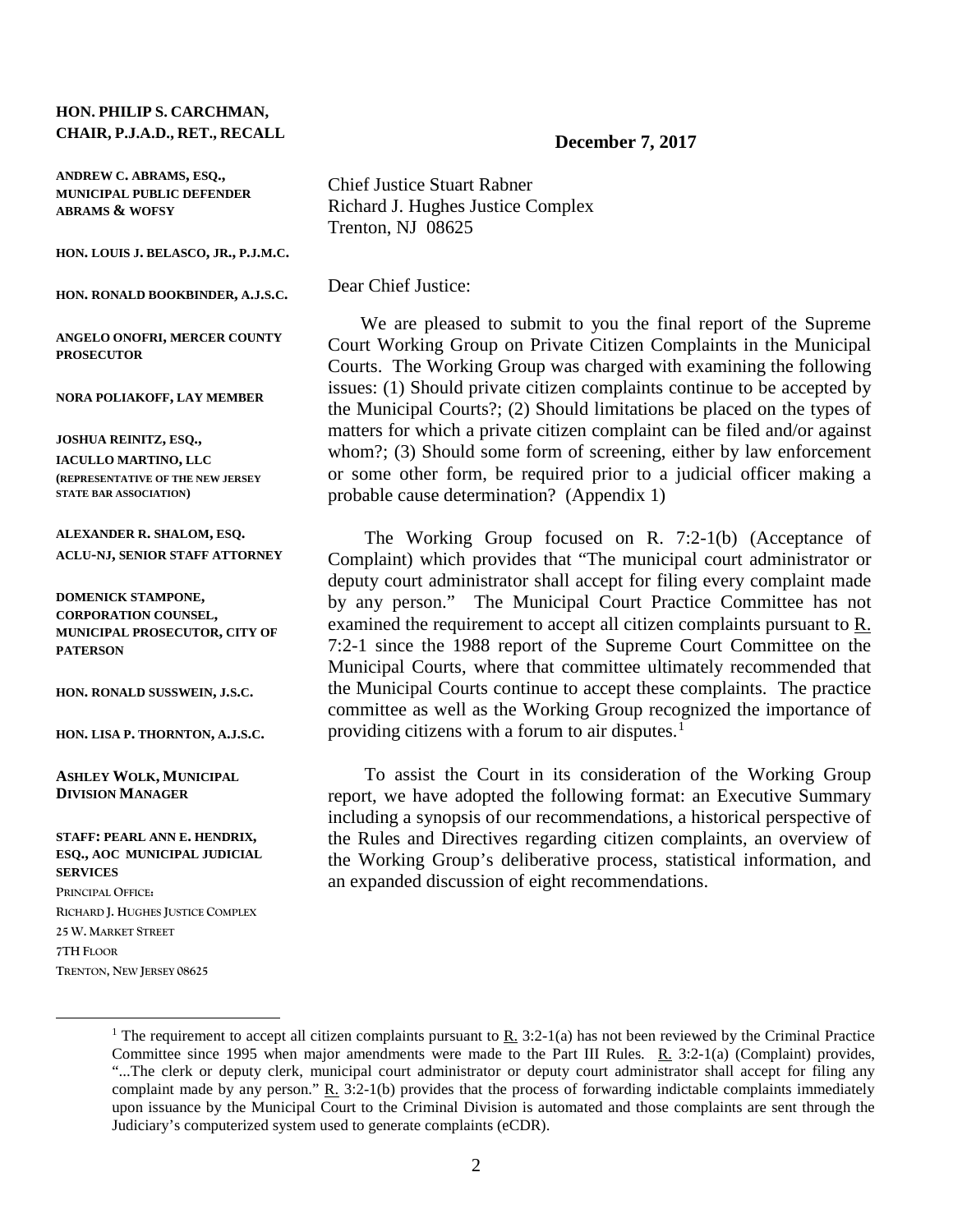Each recommendation presents the reasoning that formed the basis of the recommendation and references a corresponding appendix containing draft proposed rule amendments and relevant research considered in making the recommendation. Finally, during the course of our discussions, members of the Working Group expressed concern about the necessity of devoting extensive resources to the processing and trial of citizen complaints and proposed the creation of a mediation program to address these concerns. The Working Group determined that the issue of mediation was beyond its charge, but for the benefit of the Court's consideration we have included a summary of the proposals as an addendum to this report.

## **Executive Summary**

The Working Group's charge required a recognition that the New Jersey Judiciary continues to maintain a policy of full access of the citizenry to the court system as the appropriate mechanism for resolution of disputes. The Working Group also recognized that full access carries with it the burden of occasional misuse of this access through the filing of vexatious or meritless complaints. Although these complaints are clearly the exception rather than the rule, they do burden the resources of the court. In fulfilling its charge and responding to the issues raised by the Chief Justice, the Working Group has attempted to propose a procedure that maintains access while at the same time, allocates resources so that citizens' complaints can be considered in a timely, efficient and just manner. The recommendations are designed to achieve that end. Some of the recommendations require substantive changes to existing court rules in practice and procedure as well as incorporating procedures instituted under Criminal Justice Reform. For example, the recommendations provide for new screening procedures to achieve just results and avoid seemingly disparate results such as where a judge makes a probable cause finding and the prosecutor, executing lawful authority, declines to prosecute.

The Working Group focused its discussions on the acceptance of the complaint by the Municipal Court and the process that occurs before the Complaint-Warrant or summons is issued. Given the fact that citizen complaints are a small percentage of all complaints that are filed and the importance of providing access to the courts, the Working Group concluded that every complaint made by any person should continue to be accepted for filing under R. 7:2-1(b) and  $\underline{R}$ . 3:[2](#page-2-0)-1(a).<sup>2</sup> Historically, not every municipal court was staffed by a municipal prosecutor. The Working Group considered that this has since changed and municipal prosecutors currently exist in every Municipal Court. While that particular historic reason for acceptance of every complaint made by any person may no longer apply, there are other countervailing reasons why this practice should remain in place.<sup>[3](#page-2-1)</sup> First, the Judiciary's overarching policy is that the courts

<span id="page-2-0"></span><sup>&</sup>lt;sup>2</sup> There were 5,719,650 complaints filed in Municipal Court in 2015 and 5,907,289 filed in 2016. However, in 2015 only 66,195 (1.2%) were ACS private citizen complaints and for 2016, only 59,256 (1.0%) were ACS private citizen complaints. These numbers include all types of complaints (not charges) initiated by police officers—CDR-1, CDR-2, special form of complaint, indictables and non-indictables). ATS (automated traffic system) citizen complaint tickets totaled 6,315 in 2015 and 6,394 in 2016.

<span id="page-2-1"></span><sup>3</sup> In New Jersey v. Kinder, 701 F. Supp. 486 (1988), the federal district court of New Jersey noted that R. 7:4-4(b) allows a complaining witness who is the victim of a disorderly persons offense to enforce the criminal law in cases where the state or municipality lacks the resources to do so.  $\underline{R}$ . 7:4-4(b) provided that the Attorney General, county prosecutor, municipal court prosecutor, or municipal attorney may appear in any court on behalf of the state or of the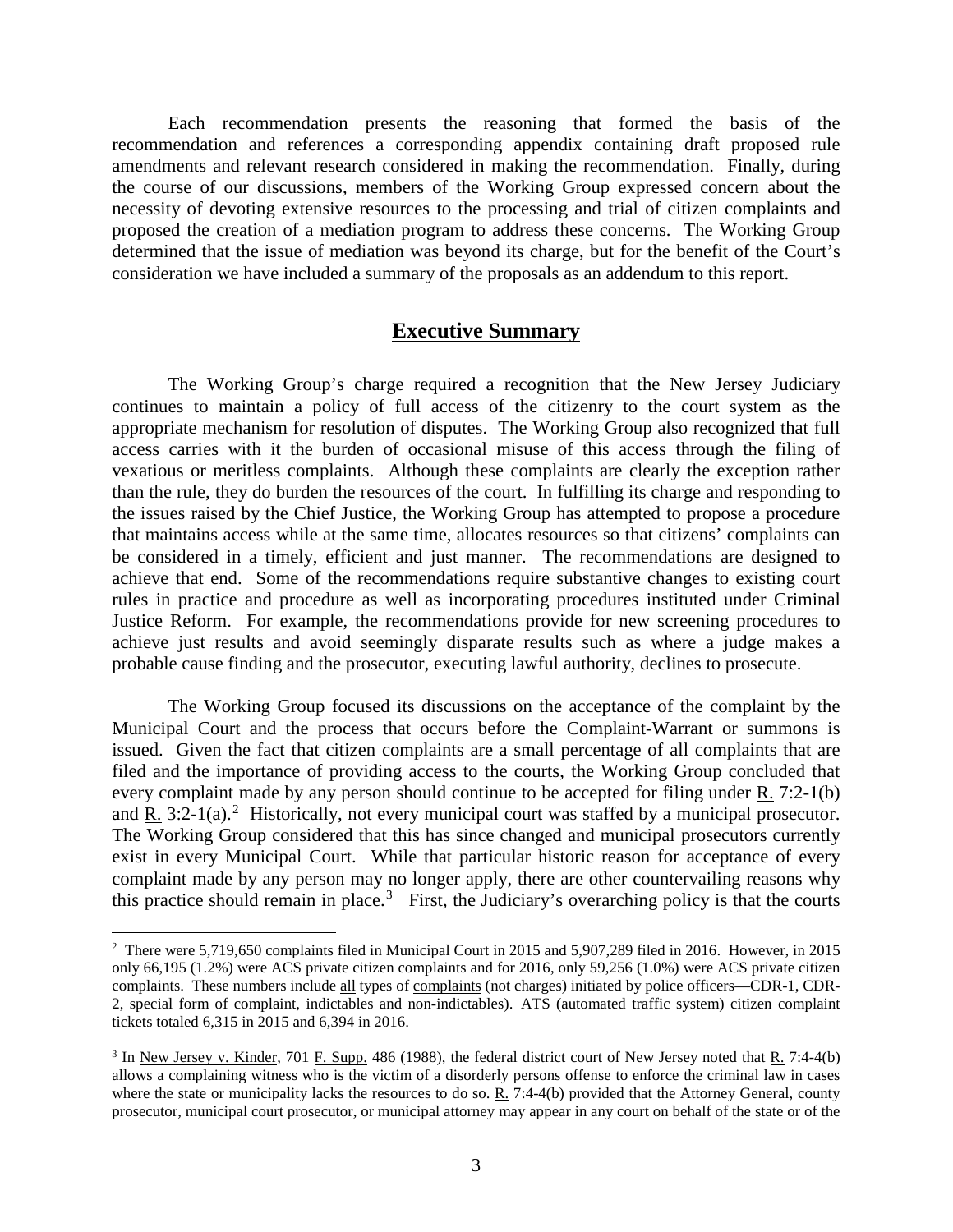are open to the public. Second, the Working Group recognized the fundamental importance of providing citizens with the ability to be heard. Third, there is currently a process in place to assist citizens when filing private citizen complaints with the court.

However, the Working Group recommends that there should be county prosecutorial review of: (1) private citizen complaints charging disorderly persons (DP) offenses filed against party officials, public servants, candidates/nominees for public office and judicial nominees and (2) citizen complaints charging indictable offenses against all individuals. Citizen complaints charging ordinance violations, petty disorderly persons (PDP), other non-disorderly offenses filed against any individual and DP offenses against non-public officials will not be subject to prosecutorial review. <sup>[4](#page-3-0)</sup> Finally, the Working Group recommends that only judges should be permitted to make the probable cause finding for indictables, whereas any judicial officer (judge or authorized court administrators) can continue to make a probable cause finding on DP, PDP, or any other non-disorderly persons offense within the Municipal Court's jurisdiction, including citizen complaints charging DP offenses against public officials. (Appendix 6)

The specific recommendations of the Working Group are as follows:

**Recommendation 1 (Substantive Rule Amendment)**: Every complaint made by any person should continue to be accepted for filing, however R. 7:2-1(b) and R. 3:2-1(a) should be amended to clarify that mere acceptance of the complaint for filing does not mean that a finding of probable cause has been made or that the Complaint-Warrant (CDR-2) or summons has been issued.

**Recommendation 2 (Clarifying/Housekeeping Rule Amendments)**: R. 7:2-2(a)(1) should be amended to remove the reference to dismissing a complaint where a judge finds no probable cause or where the statutory time limitation to issue a Complaint-Warrant (CDR-2) or summons has expired. Instead, the judge should be directed to not issue the Complaint-Warrant (CDR-2) or summons. Where a no probable cause finding is made and a Complaint-Warrant or summons does not issue, the complaint should not be not kept in a held status. In addition, duplicative rule language should be removed and an incorrect cross-reference should be corrected.

**Recommendation 3 (Substantive Rule Amendment)**: New subparagraphs should be created at the beginning of R. 7:2-2 that clearly define probable cause. For purposes of clarity, the rule

 $\overline{a}$ 

<span id="page-3-0"></span><sup>4</sup> The Working Group noted that currently the prosecutor is contacted for warrants charging a DP offense. Otherwise, citizen complaints charging DP offenses against non-public officials will not be subject to prosecutorial review.

municipality and conduct the prosecutions of any action, but if they do not appear, any attorney on behalf of any complaining witness may appear and prosecute the action for and on behalf of the State or the municipality. The court stated that "...absent its use, disorderly persons offenses would go unprosecuted, harming not only the state's interest in enforcing its laws, but also the victim's (if not society's) interest in obtaining satisfaction for wrongs committed." Id. at 488. The court held that it would be unjust to dismiss the prosecution merely because it was removed to federal court; that inadequate resources of municipal prosecutors necessitates the use of private attorneys; and that the rule "facilitates a 'kind of peoples' court wherein citizens may bring their disputes and uphold the laws of the community through the uncomplicated procedures of the municipal court." Id. at 492. (Appendix 3)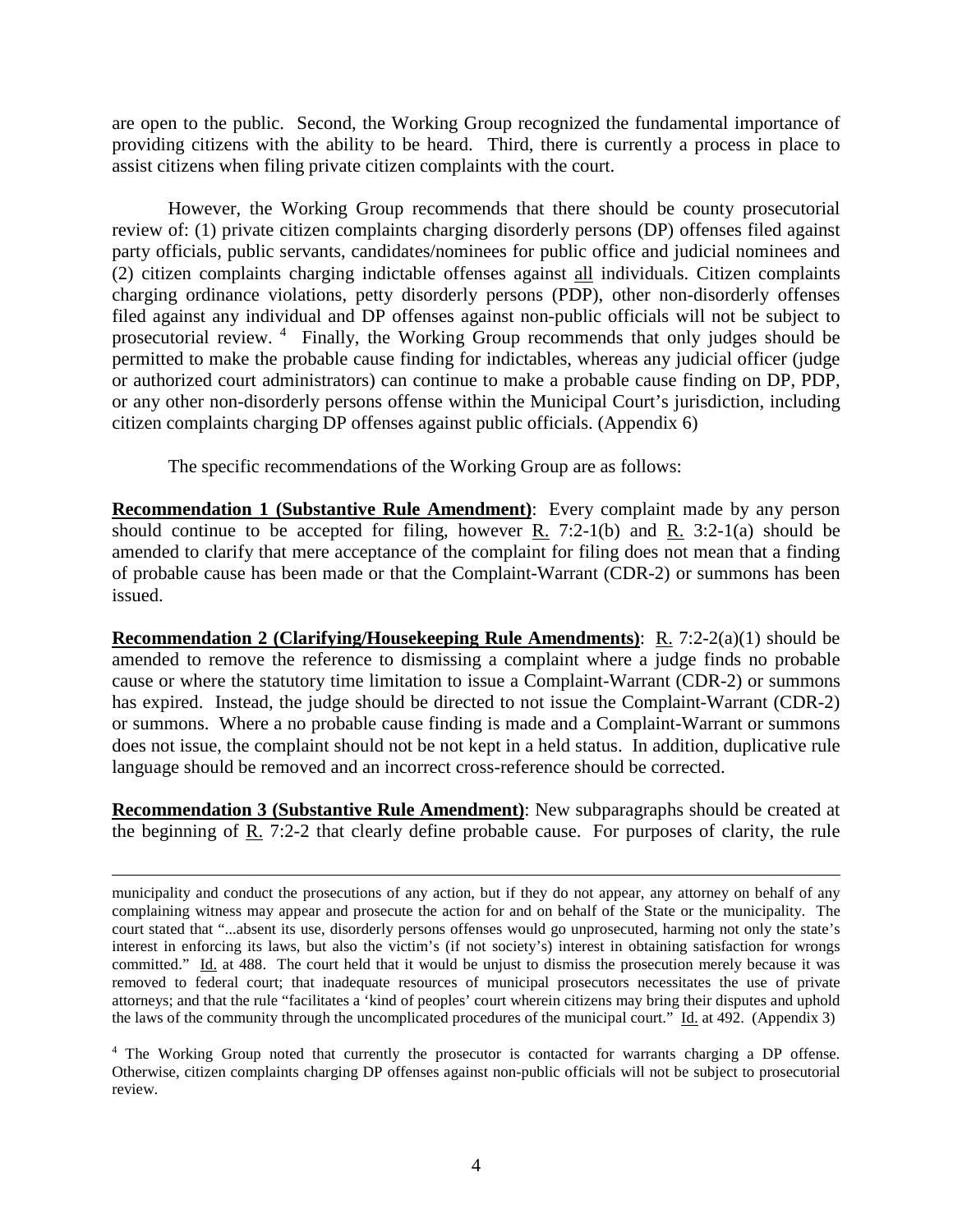should be restructured so that probable cause is no longer buried in R.  $7:2-2(a)(1)$ . In addition, a cross-reference to the current exceptions to finding probable cause (i.e., law enforcement summons on complaint and code enforcement officer summons on a complaint) should be added.

**Recommendation 4 (Substantive Rule Amendment)**: R. 7:2-2(a)(1) should be amended to provide that a judge or authorized municipal court administrator or deputy court administrator (judicial officer) may issue a Complaint-Warrant (CDR-2) or a summons charging a disorderly persons offense, petty disorderly persons offense or any other non-disorderly persons offense within the jurisdiction of the Municipal Court made by a private citizen. In addition, the rule should add a provision that a judge only may issue a CDR-2 or summons charging any indictable offense made by a private citizen.

**Recommendation 5 (Substantive Rule Amendment)**: R. 7:2-2 should be amended to provide that prior to issuance, the Complaint-Warrant or summons must be reviewed by a county prosecutor on private citizen complaints charging disorderly persons offenses against a: (i) party official or public servant as defined in N.J.S.A. 2C:27-1(e) and (g); (ii) a candidate or nominee for public office as defined in N.J.S.A. 19:1-1; or (iii) a judicial nominee. The county prosecutor can either approve (decide to move forward with the matter), disapprove (decide to not pursue charges/prosecute matter), or modify the charge.

**Recommendation 6 (Substantive Rule Amendment)**: R. 7:2-2 should be amended to provide that prior to issuance, the Complaint-Warrant or summons must be reviewed by a county prosecutor on private citizen complaints charging any indictable offense against any individual. The county prosecutor can either approve (decide to move forward with the matter), disapprove (decide to not pursue charges/prosecute matter), or modify the charge. Part III rules should mirror the Part VII proposed rule amendments on indictables.

**Recommendation 7 (Clarifying Amendment)**: R. 7:2-2 should be amended to clarify that a CDR-2 or summons charging any offense made by a private citizen may be issued if it appears from the complaint, affidavit, certification, citizen complaint information form, or testimony that there is probable cause. The finding of probable cause shall be noted on the face of the CDR-2 or summons and confirmed by the judicial officer's signature.

**Recommendation 8 (Clarifying Amendment):** R. 7:3-1(c)(1) should be amended to correct a cross reference to R. 7:2-2. R. 7:3-1(c)(2) should also be amended to align with the proposed amendment to R.  $7.2-2(a)(1)$  (Recommendation 2) that removes the reference to dismissing the summons or Complaint-Warrant where there is no probable cause. Instead, the summons or Complaint-Warrant (CDR-2) shall not be issued.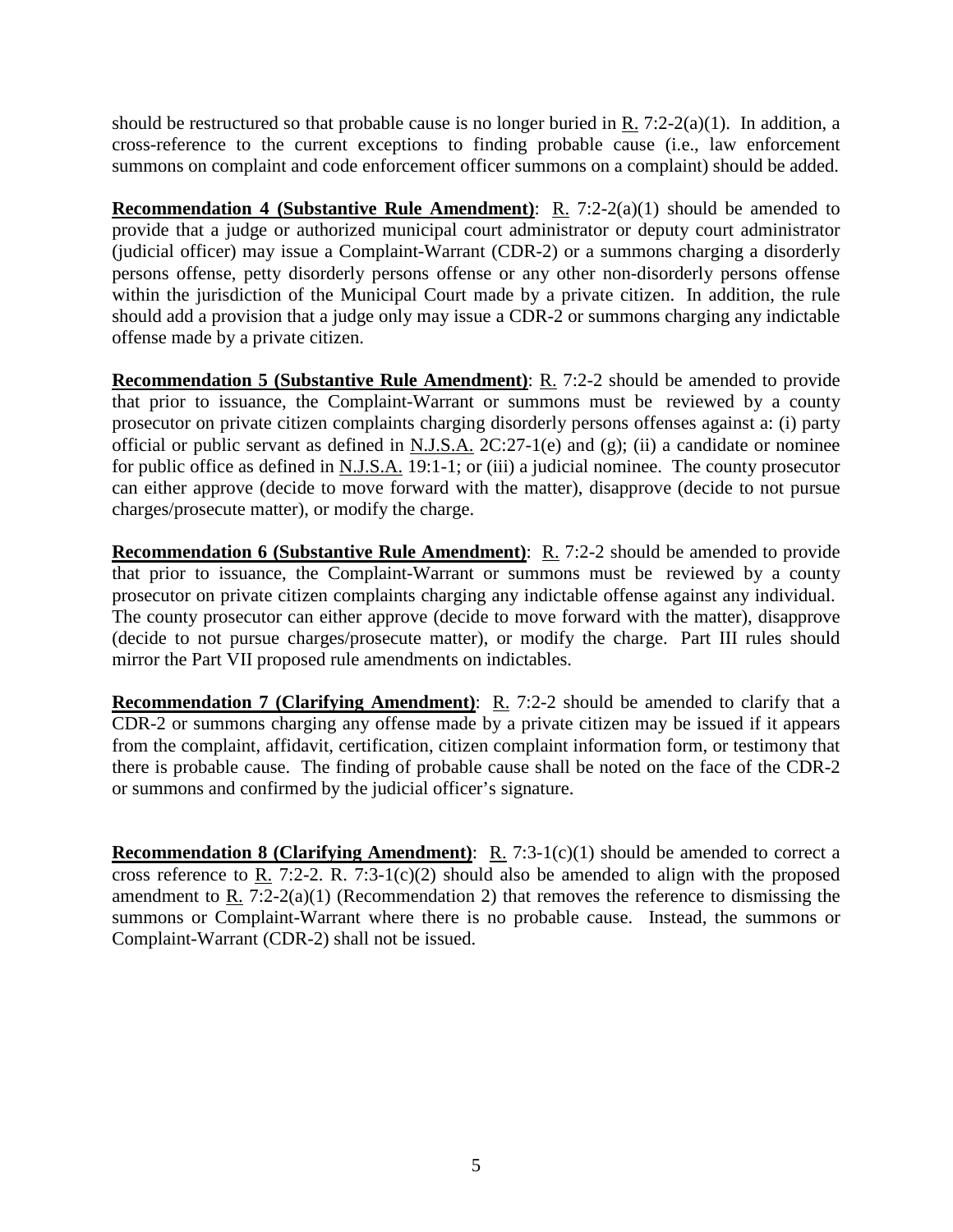## **Historical Perspective of Citizen Complaints & Overview of Working Group Discussions**

The following sections provide an explanation of the origin of accepting for filing every complaint made by any person, an overview of the Working group's discussions in reaching its recommendations, and sets forth statistics considered by the Working Group.

#### **Origin of Accepting for Filing Every Complaint Made by Any Person** (Appendices 2 & 3)

## **A. 1970 Supreme Court Bulletin Letter #170 and Finding of Probable Cause (State v. Ross, 189 N.J. Super. 67 (1983)** (Appendix 2)

Prior to inclusion in the Court Rules, the Court provided direction to Municipal Courts to accept all complaints for filing in the May 1970 Supreme Court Bulletin Letter #170.<sup>[5](#page-5-0)</sup> Bulletin Letter #170 provides in pertinent part:

The Supreme Court has indicated that when a private citizen wishes to file a formal criminal complaint the complaint should be accepted in every instance. A summons rather than a warrant should be issued when there is no necessity for an arrest and there is reason to believe the defendant will appear in response to a summons, R. 3:3-1(a)...If the complaint is frivolous or the facts alleged do not constitute a violation of the law, the judge may dismiss the complaint on motion or after hearing the matter in open court. If the offense charged may constitute a neighborhood or domestic dispute, but may not violate a statute or ordinance, a notice in lieu of complaint may be issued in accordance with R. 7:3-2." Ibid.

In 1983, the Appellate Division held that there must be a finding of probable cause by an independent judicial official for either a summons or warrant to be issued. State v. Ross, 189 N.J. Super. 67 (1983). In 1984, the concept of courts accepting all citizen complaints was included in the Court Rules. At that time, the Criminal Practice Committee was asked to consider an apparent conflict between the holding in State v. Ross—that there must be probable cause for a summons or a warrant—and the Court's Directive published in Bulletin Letter #170, which mandated acceptance of private citizen complaints in every instance. In its May 1984 Criminal Practice Committee Report, the Committee stated:

Under the Directive, Municipal Court personnel were instructed to accept criminal complaints from private citizens in every instance. According to R. 3:3-1, a warrant must issue when a complaint is filed alleging that certain serious crimes have been committed. Thus, if a private citizen came in off the streets and alleged aggravated assault against a police officer without giving any facts, the clerk would have to take the complaint and then, according to the rule, make out an arrest warrant. (Appendix 2-1984 Criminal Practice Report at p. 22).

<span id="page-5-0"></span> $\overline{a}$ <sup>5</sup> Prior to Administrative Directives, Bulletin letters provided direction from the New Jersey Supreme Court, as well as a summary of case law and other guidance to Municipal Courts.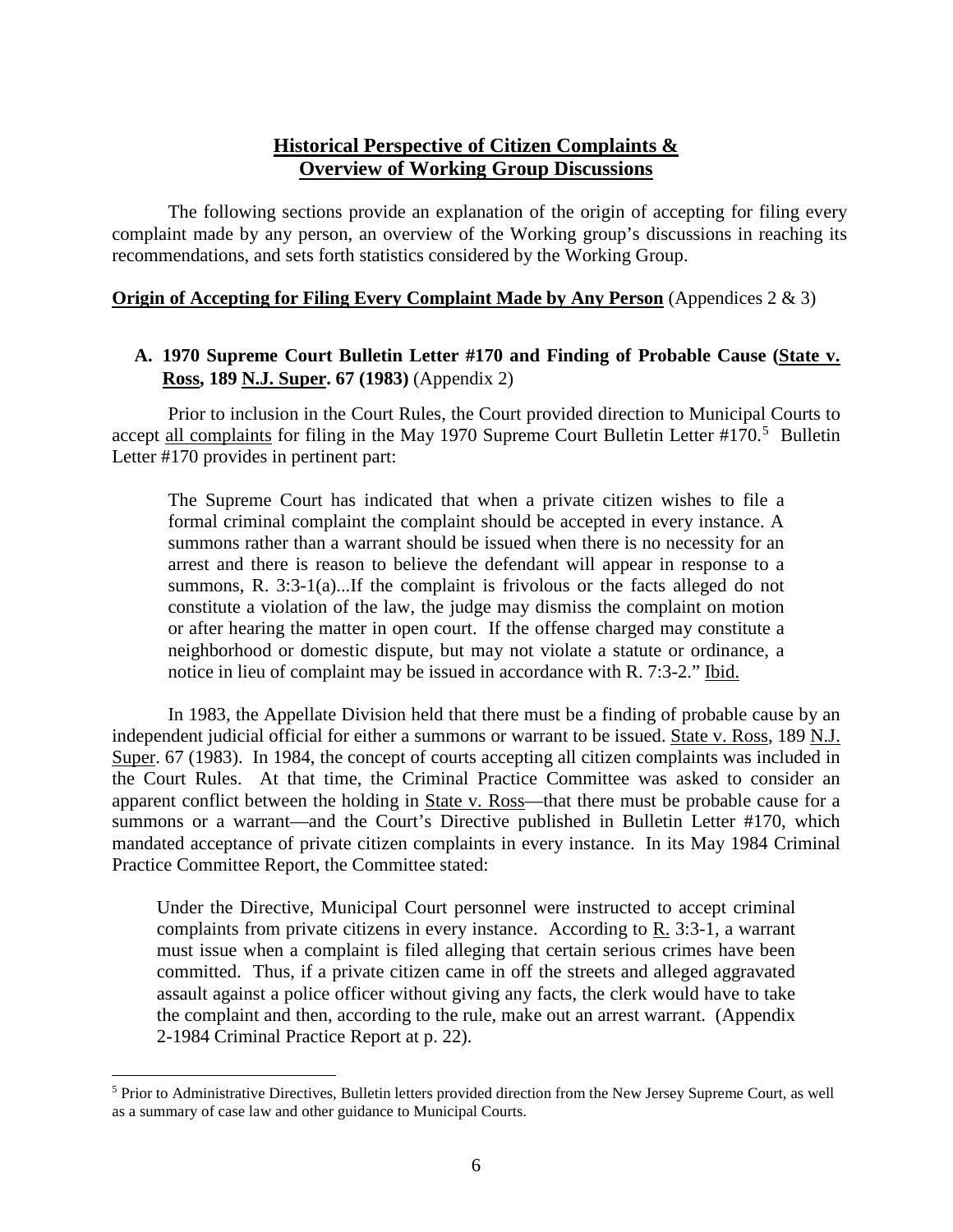The Criminal Practice Committee noted that **State v. Ross required a probable cause** finding for complaint issuance. The Criminal Committee concluded that, "While the Directive states that complaints must be accepted in all instances and that summons shall issue, this is not inconsistent with the present rule or Ross which requires an independent finding of probable cause by a judicial authority." Ibid.

#### **B. History of Criminal Part III Court Rules (R. 3.2, 3:2-1, and 3:3-1)** (Appendix 2)

In 1984, the Criminal Practice Committee recommended the addition to R. 3:2 of the following language: "The clerk or deputy clerk shall accept for filing any complaint made by any person." (Appendix 2-1984 Criminal Practice Report at p. 25). This amendment was meant to clarify confusion over whether any individual could file a complaint.

In 1994, R. 3:2 was amended by the addition of paragraph (f) requiring judges to review decisions of administrators when the administrators made the initial determination that probable cause did not exist. The Criminal Practice Committee stated: "While unstated in this paragraph, there is no intent to require that the judge hold a hearing on these complaints before dismissing them." (Appendix 2-1999-2000 Criminal Practice Report at p. 10).

In addition, the Criminal Practice Committee recommended the addition to R.  $3:2-1(a)$ : "The municipal court administrator [clerk] or deputy court clerk shall accept for filing any complaint made by any person." (Appendix 2-1992-94 Criminal Practice Report at p. 3). This was based on the statutory change in title for municipal court staff from clerk to administrator. N.J.S.A. 2B:12-10. The 1992-1994 report also emphasized that citizen complaints could not be issued without a prior judicial determination of probable cause. Id. at 15. The report included a recommendation to amend R. 3:3-1(a) that an arrest warrant "on any complaint or on a complaint charging any offense made by a private citizen [shall] may be issued only by a judge, municipal court administrator or deputy court clerk of a court [having] with jurisdiction in the municipality [in which] where the offense is alleged to have been committed."<sup>[6](#page-6-0)</sup> (Appendix 2-1992-1994 Criminal Practice Report at p. 7). This language was adopted by the Court, effective January 1, 1995. (Appendix 2-R. 3:3-1 (1996)).

In 1995, due to major amendments to the Part III Rules, R. 3:2 was redesignated R. 3:2-1, and paragraph (a) of R. 3:2-1 was revised to read: "The clerk or deputy clerk, municipal court administrator or deputy court administrator shall accept for filing any complaint made by any person."<sup>[7](#page-6-1)</sup> (Appendix 2-<u>R.</u> 3:2-1 (1996)).

<span id="page-6-0"></span><sup>6</sup> When R. 3:3-1 was restructured upon the recommendation of the Criminal Practice Committee, the language in paragraph (a) was subsequently deleted. (Appendix 2-1999-2000 Criminal Practice Report at 24-25; R. 3:3-1 (2002)).

<span id="page-6-1"></span><sup>&</sup>lt;sup>7</sup> This language in R. 3:2-1(a) has not been reviewed or amended since that date.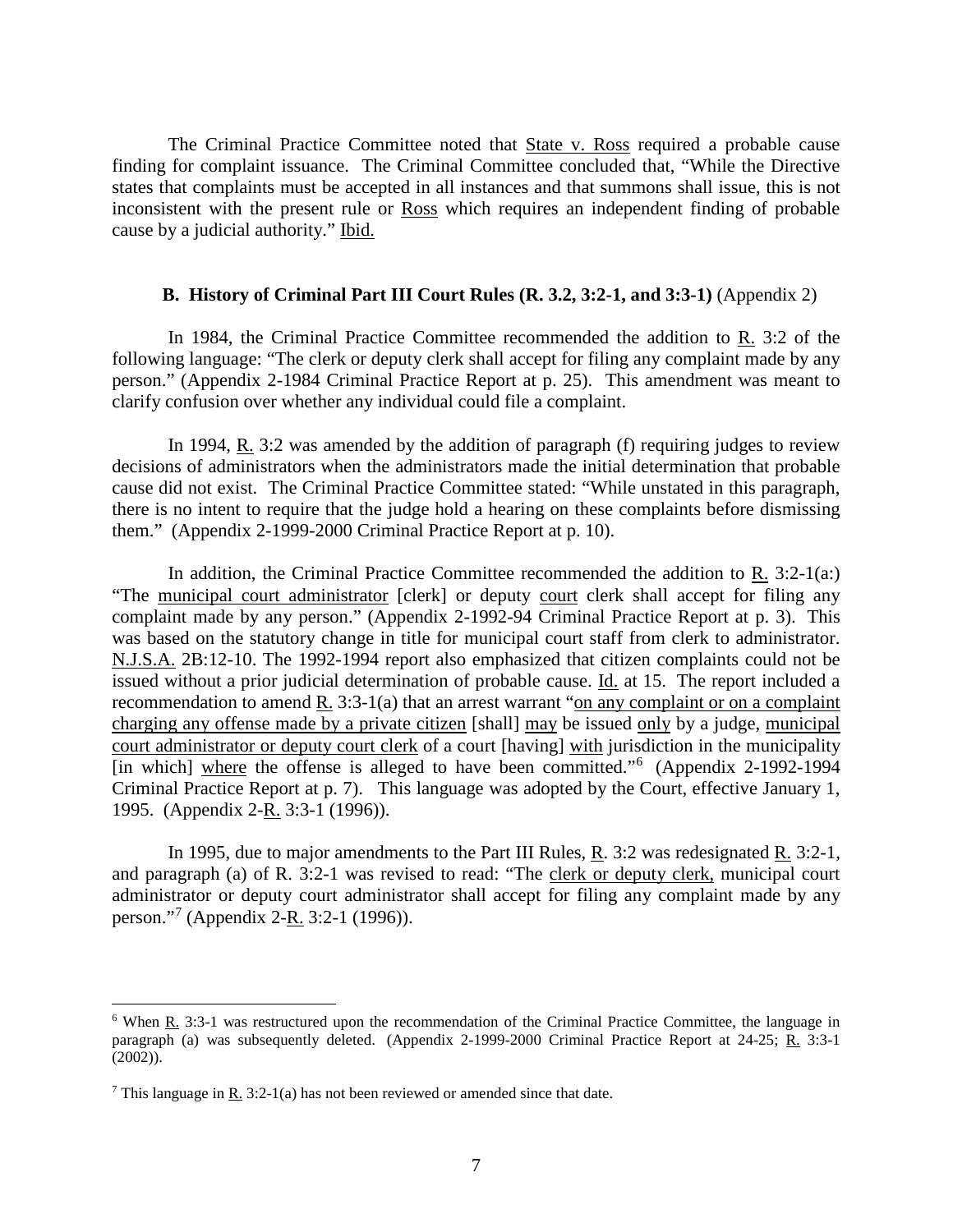In 1999, the Criminal Practice Committee reviewed R. 3:3-1 and the filing of citizen complaints and the initial probable cause finding. The Committee ultimately decided to delete the requirement in paragraph (f) that notice be given to the complainant if the court administrator determines that there is probable cause for the issuance of a summons or warrant and the determination is reviewed by the judge. The Criminal Practice Committee also recommended that Municipal Court judges have discretion to determine the procedures for reviewing probable cause, which could be done on the papers or by requiring a hearing.  $8\$  $8\$  (Appendix 2-1999-2000) Criminal Practice Committee Report at pp.10-11).

The Criminal Practice Committee further considered a request to add filing fees for citizen complaints, but ultimately declined recommending the addition of such fees as this would be a deterrent for citizens to file complaints. The Committee noted that filing fees for citizen complaints would be of particular concern in domestic violence cases and that there are no fees imposed on the filing of complaints in criminal court. In addition, at that time, there was a \$30 limit court costs in municipal court. (Appendix 2-1999-2000 Criminal Practice Committee Report at p. 45).

The Criminal Practice Committee also considered a request for the filing of sanctions for frivolous or bad faith complaints. The Criminal Committee noted that the sanction of a payment of court costs by the complainant is permitted by  $N.J.S.A.$  2B:12-24.<sup>[9](#page-7-1)</sup> Since the statute already provides for a sanction, the Committee declined to recommend imposition of additional sanctions. Regarding complaints heard in Superior Court, the Committee felt that civil remedies were adequate to protect against frivolous and bad faith complaints and recommended against imposing sanctions. (Appendix 2 1999-2000 Criminal Practice Committee Report at p. 45).

### **C. History of Part VII Municipal Court R. 7:2-1—Acceptance of All Complaints**  (Appendix 3)

The 1988 Report of the Supreme Court Committee on the Municipal Courts (Municipal Committee) includes an extensive discussion of issues related to the acceptance of citizen complaints.[10](#page-7-2) The Municipal Committee evaluated the feasibility of discontinuing the practice of accepting and filing of citizen complaints as well as the steps necessary to implement such a possible change. The Municipal Committee discussed the requirement in R. 3:2 that courts

<span id="page-7-0"></span><sup>&</sup>lt;sup>8</sup> In 2000, the Municipal Court Rules were amended to conform to Criminal's analogous rule removing the notice requirement to the complainant, defendant and prosecutor of probable cause hearings. (Appendix 3-1998-2000 Report of the Supreme Court Committee on Municipal Courts).

<span id="page-7-1"></span><sup>&</sup>lt;sup>9</sup> The statute provides, "In cases where the judge of a municipal court dismisses the complaint or acquits the defendant and finds that the charge was false and not made in good faith, the judge may order that the complaining witness pay the costs of court established by law." (Appendix 2).

<span id="page-7-2"></span> $10$  Prior to the 1997 comprehensive revision of Part VII to incorporate many components of Part III and to create a separate Part VII Rules governing practice and procedure in all non-indictable matters prosecuted in the Municipal Courts, the Supreme Court Committee on Municipal Courts regularly provided reports and recommendations to the Court on various aspects of municipal practice. (Appendix 3-1958 Report of the New Jersey Supreme Court's Municipal Court Committee). The 1988 Report was the last time the issue of acceptance of citizen complaints in Municipal Court was examined by the Municipal Division.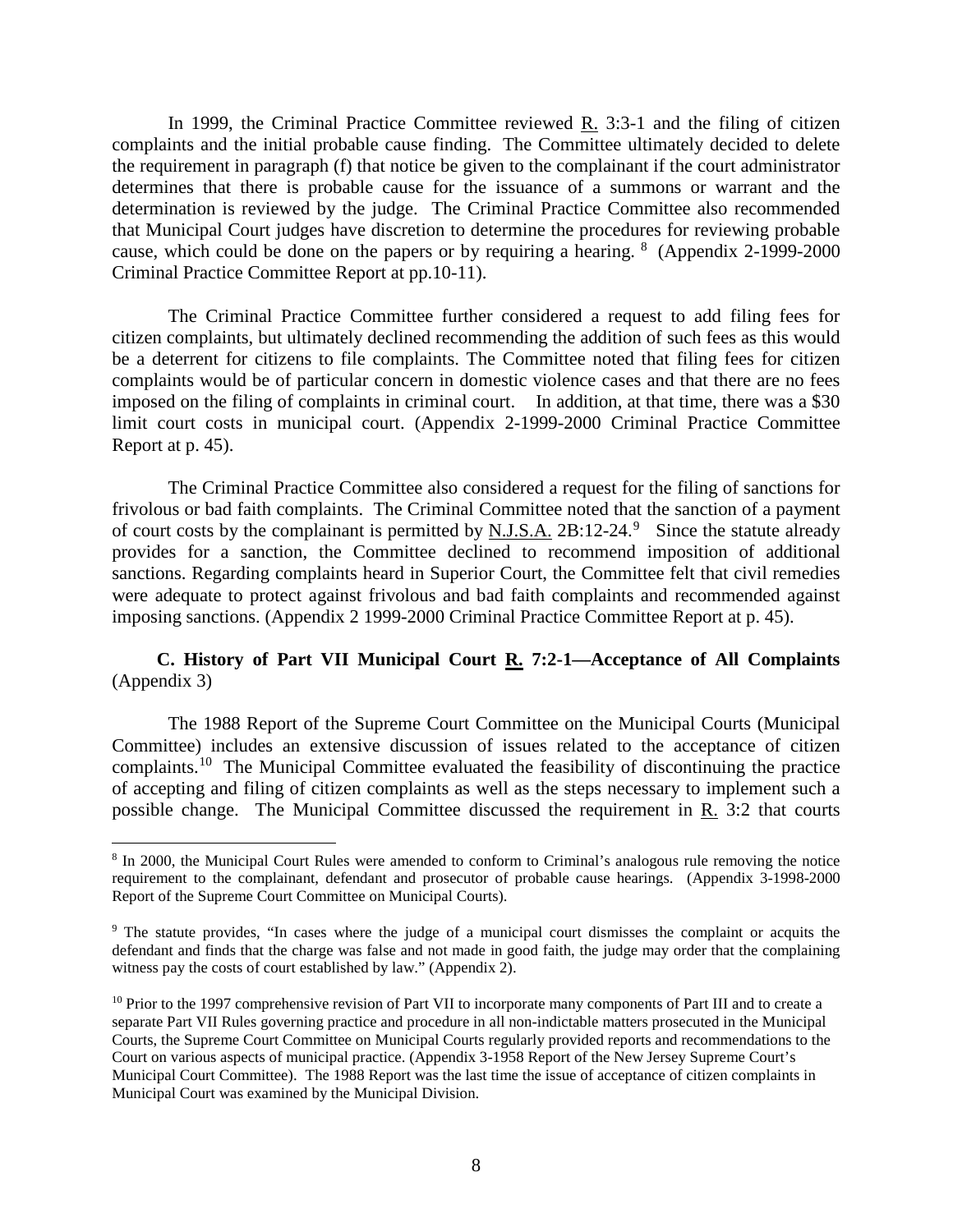accept all complaints for filing, emphasizing that this concept should be read in conjunction with N.J.S.A. 2A:158-4 giving the Attorney General and the County Prosecutor authority over criminal matters. The Municipal Committee ultimately recommended that the Municipal Courts continue to accept these complaints, noting that at the time, municipal prosecutors were not in every municipal court.<sup>[11](#page-8-0)</sup> (Appendix 3-1988 Report of Supreme Court Committee on the Municipal Courts at pp. 28-33).

The Committee highlighted the importance of allowing citizens a forum to air disputes as follows:

The Committee respectfully and strongly recommends that the present practice remain in full force and effect until, at least, there are municipal prosecutors assigned to all municipal courts and trained by and/or under the direction of the State Attorney General's Office…. To change the current practice would in effect deny the citizen ready access and prompt resolution of problems which may be deemed to be very minor by others, but which are very real and burdensome to the citizens involved.

Very often, the citizen only wants and needs a forum to air and resolve problems quickly. To be able to appear before a court clothed with judicial responsibility and authority lends credibility and efficacy to, and general acceptance by the citizen of, the outcome. There is no doubt by this Committee that the municipal court is that forum which should remain readily accessible to continue to accomplish that end. (Appendix 3-1988 Municipal Report at pp. 31-33).

In its 1992-1994 Report, the Municipal Committee recommended an amendment to R. 7:2-1(a), which incorporated language in R. 3:2-1 as proposed in the Criminal Committee 1992- 94 Report and subsequently adopted, i.e. "The municipal court administrator or deputy court administrator shall accept for filing any complaint made by any person." (Appendix 3-1992-1994 Term Report of the Supreme Court Committee on Municipal Courts).

In its 1998-2000 Report, the Municipal Committee agreed with the Criminal Practice Committee's amendment to R. 3:3-1(f) and recommended an analogous amendment to R. 7:2-  $2(a)(1)$  eliminating the requirement that the defendant, complainant, and prosecutor be given

<span id="page-8-0"></span> $\overline{a}$ <sup>11</sup> In State v. Storm, 141 N.J. 245 (1995), the New Jersey Supreme Court addressed whether R. 7:7-4(b) permits private counsel for a complainant to prosecute a complaint in the municipal court. The Court held that whenever an attorney for a private party applies to prosecute a complaint in municipal court, the court should determine whether to permit the attorney to proceed. In addition, the Court requested that the Committee on Municipal Courts recommend guidelines governing the appointment of private prosecutors. The Court noted that the rule "perpetuates the practice of private prosecutions, which traces its origins to ancient England. Private prosecution derives from the practice of trial by combat, which evolved into the prosecution of criminal charges by private parties." Id. at 250. The Court opined that  $R_2$ . 7:4-4(b) facilitates access to the municipal courts as private citizens can appear pro se or through private counsel. The Court explained that in 1985, the Supreme Court Task Force on Improvement of Municipal Courts recommended that every Municipal Court have a prosecutor charged with the responsibility to prosecute every complaint whether filed by a police officer, private citizen or in a civilian crosscomplaint situation. (Note: R. 7:4-4(b) was later renumbered as R. 7:8-7(b) and amended to only permit an attorney to appear as a private prosecutor to represent the State in cases involving cross-complaints upon review of the private prosecutor's motion to appear and with a certification on a form approved by the Administrative Director.) (Appendix 3)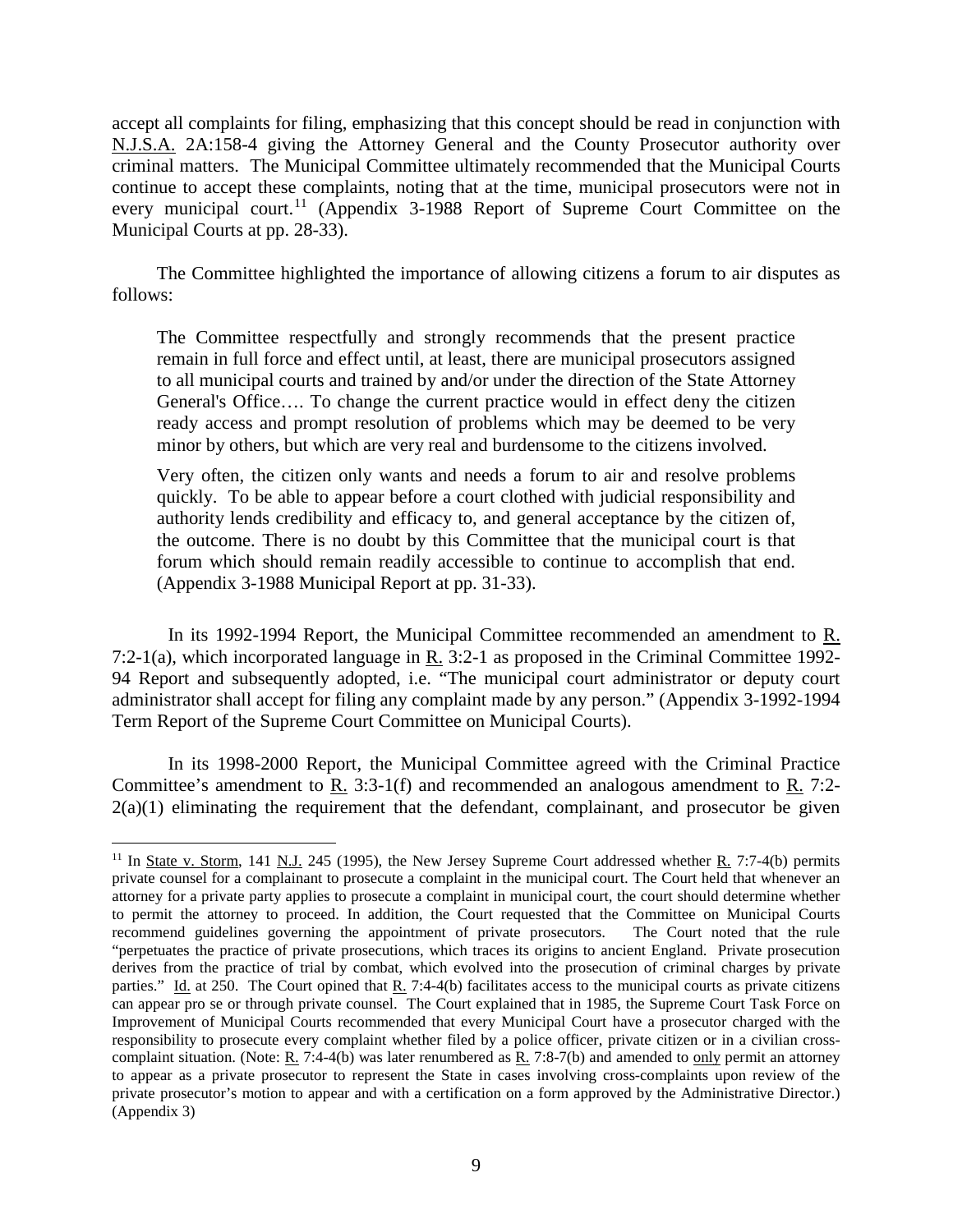notice of probable cause hearings in citizen complaint matters. (Appendix 3-1998-2000 Report of the Supreme Court Committee on Municipal Courts at p. 1).

#### **Synopsis of Working Group Discussions**

Over the course of four meetings, the Working Group considered the pros and cons of accepting all citizen complaints.<sup>[12](#page-9-0)</sup> For example, advantages to allowing private citizen complaints to be filed are that it provides a mechanism by which the public can file complaints against corrupt or biased law enforcement officers and it affords citizens a way to easily access the justice system to resolve minor disputes. The Working Group concluded that preserving the principal of access to the justice system outweighed the less desirable attributes of accepting all citizen complaints, i.e., the low threshold required to make a probable cause finding in order to issue process, the potential for citizens to lodge frivolous complaints that can be a drain on administrative resources, and the overcharging or undercharging of offenses.

The Working Group identified five types of citizen complaint filers: (1) serial, vexatious filers; (2) neighborhood dispute filers; (3) casino filers or supermarket filers (corporate filers); (4) "legitimate" citizen complaint filers; and (5) tactical filers who files cross-complaints.[13](#page-9-1) Although the Working Group considered whether complaint screening procedures should be formulated based on the type of filer and whether there was value in distinguishing between them, the Working Group concluded that categorizing types of filers would present challenges, e.g., how would a serial filer be defined; would a legitimate filer with many complaints be categorized as a serial filer; and the inability to screen filers with potential mental health issues without a fact sensitive determination on their mental health.

The Working Group discussed whether there should be any limitations on accepting citizen complaints and considered the practices of other states that have specific procedures in place for the filing of private criminal complaints. While the general rule in the majority of states is that private citizens cannot initiate criminal prosecution, there are exceptions.<sup> $14$ </sup> There are at least 12 additional states that provide for private criminal citizen complaints: New Hampshire, North Carolina, South Carolina, Pennsylvania, Maryland, Ohio, Texas, Virginia, Georgia, Idaho, Kentucky and Rhode Island. The legal authority for permitting a private

<span id="page-9-0"></span><sup>&</sup>lt;sup>12</sup> The Working Group met on July 19, August 21, September 27, and November 1, 2017.

<span id="page-9-1"></span><sup>&</sup>lt;sup>13</sup> The Working Group recognized that some of these frequent filers may have mental health issues. The vast majority of corporate complaints are those filed by casinos and department and grocery stores for shoplifting. Some Working Group members noted that such complaints are likely not a high priority for police to investigate, unless the defendant is escorted to the police department.

<span id="page-9-2"></span><sup>&</sup>lt;sup>14</sup> For the general rule, see Linda R.S. v. Richard D., 410 U.S.  $614$  (1973) (a citizen lacks standing to contest the policies of the prosecuting authority when he or she is neither prosecuted nor threatened with prosecution), Leeke v. Timmerman, 454 U.S. 83 (1981) (a private individual does not have a constitutional right to private prosecution; a private person does not have right in federal court to prosecute an offense or hire an attorney to pursue a criminal case on person's behalf); Smith v. Kreiger, 389 Fed. Appx. 789 (10<sup>th</sup> Cir. 2010) (prosecutors have the exclusive authority to prosecute crimes and a private citizen has no right to do so in the federal system); Kailey v. Chambers, 261 P.3d 792 (Colo. Ct. App. 2011) (private citizens cannot seek arrest warrants). (Appendix 5).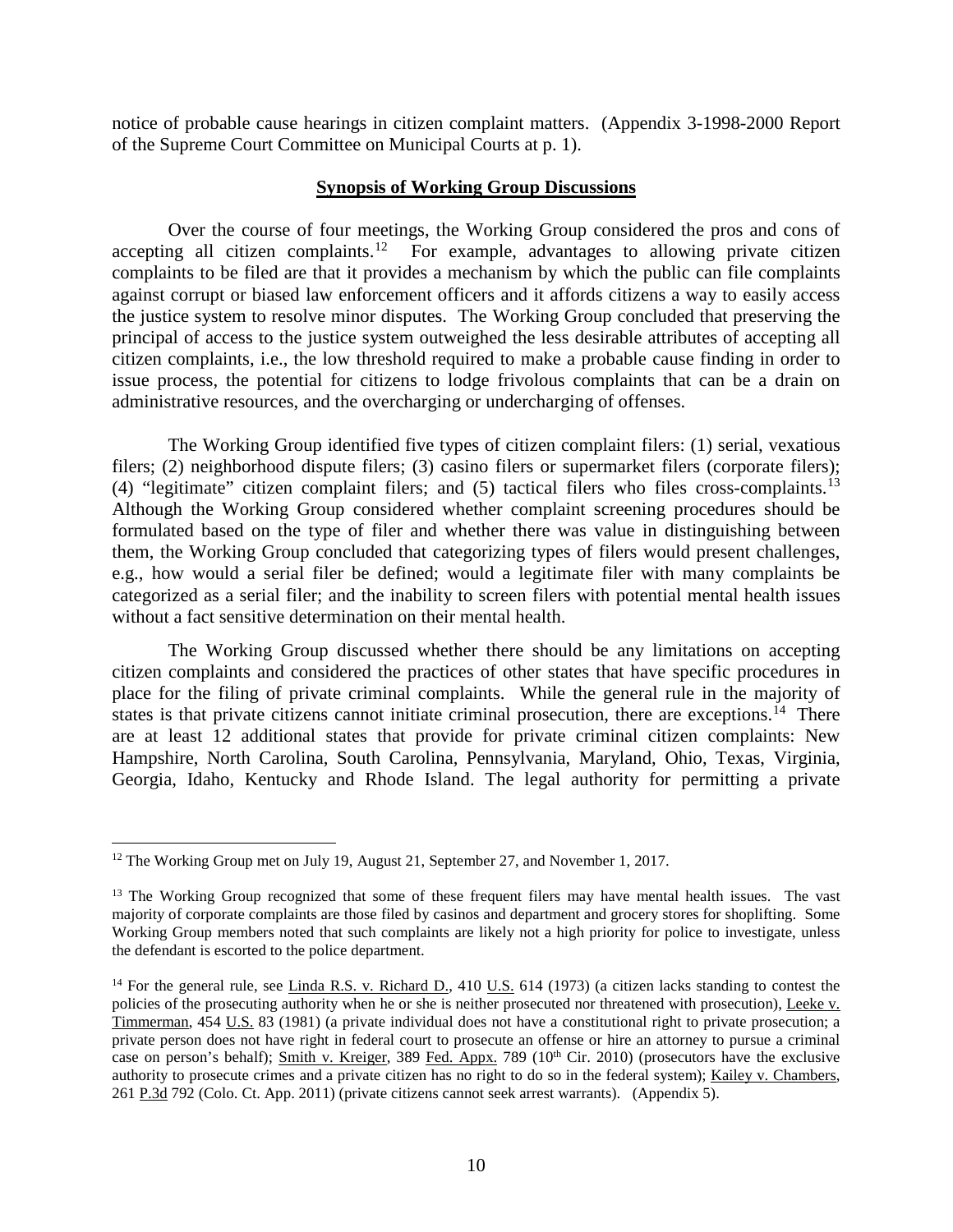individual to pursue a criminal case against another also differs in each state and may be pursuant to state common law, statute or court rule.

A few states that allow for private citizen complaints impose an oversight role of some form or screening by the prosecutor prior to a judicial officer making a probable cause determination and/or rely on the prosecutor to make the probable cause determination. Pennsylvania, New Hampshire, Ohio, and Texas require prosecutorial review of the private criminal complaint to determine if it is sufficient to initiate criminal charges. For instance, Pennsylvania provides for prosecutorial (district attorney) review of the complaint for a probable cause determination in misdemeanor and felony offenses.[15](#page-10-0) None of the states that allow for private citizen complaints place restrictions on who the complaint can be filed against, although California has a distinct citizen complaint process for filing criminal complaints against law enforcement and public officials.

Some states, such as Pennsylvania, New Hampshire, Virginia, Texas and Rhode Island impose limitations on the types of matters for which a private citizen complaint can be filed or, depending on the type of matter, whether attorney review and approval is required before it is referred to a judge. In Pennsylvania, the prosecutor approves or disapproves of the complaint alleging misdemeanor or felony offenses based on whether probable cause is found, and if found, refers the matter to the district justice to issue process. However, for certain summary offenses, attorney approval is not required and the private citizen can file the complaint directly with the judge who will make the probable cause determination. In New Hampshire, only certain minor offenses that do not carry a possible penalty of imprisonment may be initiated and prosecuted by private citizens. Private citizens do not have to first obtain permission of the state prosecutor, but state persecutors retain the power to dismiss private criminal complaints. In Texas, the court only accepts citizen complaints alleging Class C misdemeanors, which are offenses within the court's jurisdiction that are punishable by a fine only, not with confinement in jail or prison. A citizen complaint may be refused if a higher level offense is described, as those offenses must be reported to the police. Citizen complaints are reviewed by the prosecutor. In Rhode Island, private citizens can file criminal complaints for misdemeanors only; prosecution of felonies remains limited to the state. In Virginia, attorney review or law enforcement authorization is required in order for a judge to issue an arrest warrant for a felony offense alleged in a private citizen criminal complaint.

The Working Group also explored restricting the filing of citizen complaints to certain offenses, i.e., petty disorderly persons offenses or offenses within the municipal court's jurisdiction that are punishable by fine only and not jail or prison, as well as by degree of offense, e.g., complaints for  $1<sup>st</sup>$  and  $2<sup>nd</sup>$  degree charges to be brought by law enforcement only. Finally, the Working Group examined the practice of accepting all citizen complaints under the lens of Criminal Justice Reform and whether the criminal justice reform structure can support our ability to accept all complaints made by any person and whether those complaints should be processed in the same fashion as complaints generated by law enforcement. Pursuant to R. 3:4- 1(a)(2), where a Complaint-Warrant (CDR-2) is issued following a citizen complaint, the

<span id="page-10-0"></span><sup>&</sup>lt;sup>15</sup> Ultimately, the Working Group concluded that Pennsylvania's prosecutorial review procedures were too complicated and that New Jersey could take a simpler approach building off the technological enhancements created to implement Criminal Justice Reform.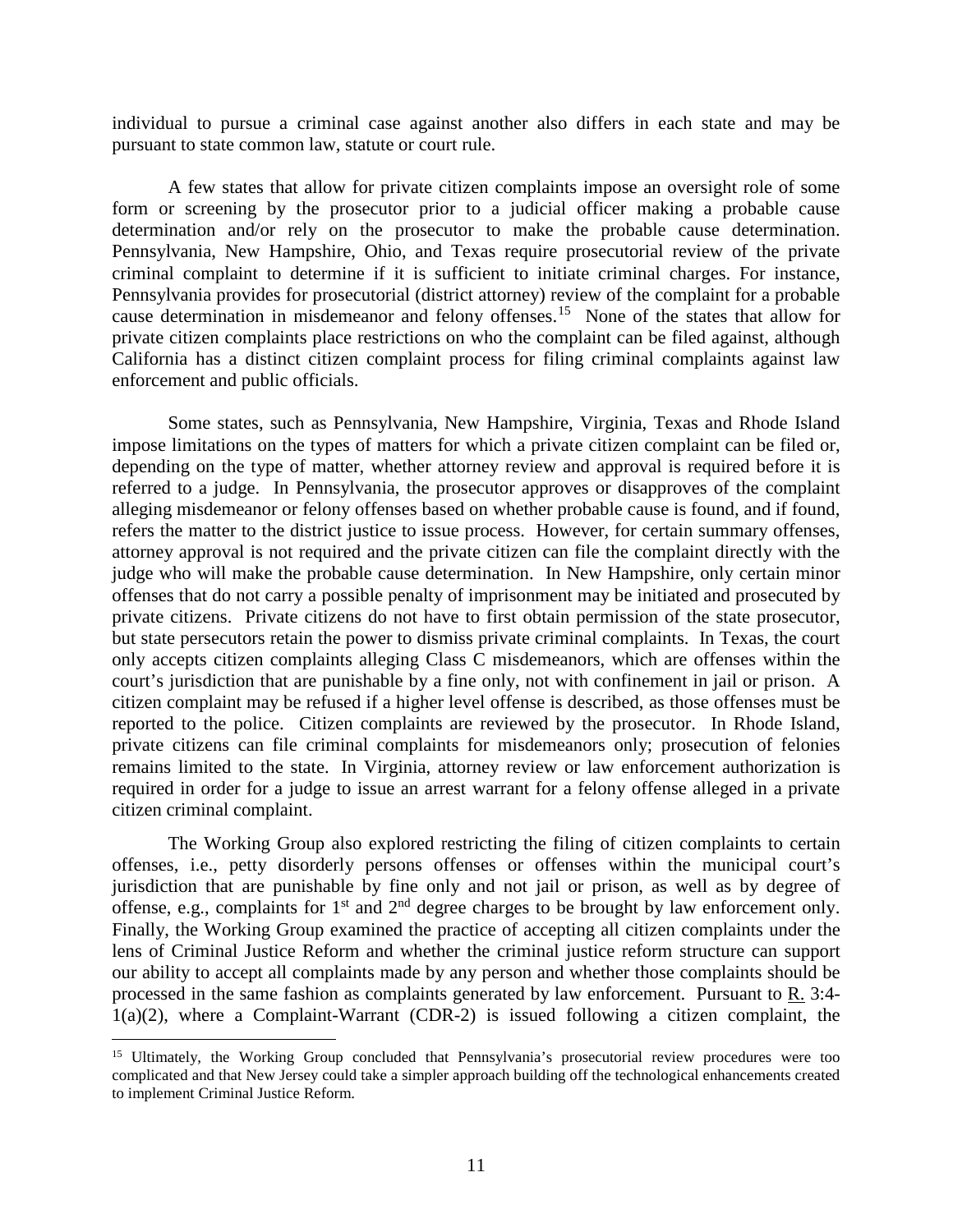defendant would be an eligible defendant under Criminal Justice Reform and transported after arrest to the county jail pending a determination of conditions of pretrial release or a determination regarding pretrial detention if a motion has been filed by the prosecutor. The "release determination" would need to be made within 48 hours.<sup>[16](#page-11-0)</sup>

In its discussions on a screening process for citizen complaints, the Working Group considered but ultimately rejected recommending a proposal to have designated court officers "charging officials", who screen citizen complaints and provide guidance on possible charges. The role of the charging official would be to deter overcharging or undercharging on citizen complaints and to direct the complainant to the appropriate charge. These officers would be trained to solely assist citizen complainants. The charging official could identify common charges instead of simply providing the complainants with a copy of New Jersey's Criminal Code, which is common practice.<sup>[17](#page-11-1)</sup> The Working Group recognized the enormous amount of resources that would be involved in mandating the designation of a court employee charging official. In smaller courts, it would be impractical to have a charging official where there are fewer citizen complaints being filed as compared to the number of filings in larger municipalities. One other alternative considered was to have the vicinage ombudsman assist in taking citizen complaints.

Another suggestion raised, but not favored, was to train the court administrator to assist the complainant with completing the probable cause certification and the citizen complaint information form. Ultimately, the Working Group acknowledged that additional training beyond the extensive training that is currently provided would not necessarily result in deterring the filing of frivolous complaints and could even result in a complaint being filed against the court administrator. Some members noted that they are aware of instances where a citizen filed a complaint against the Municipal Court administrator after he or she found no probable cause.

Most significantly, the Judiciary has had a longstanding policy that court staff cannot provide legal advice and must remain neutral in providing consistent information to the public and impartial with all parties involved in a matter before the courts. Furthermore, Canon 1 of the Employee Code of Conduct prohibits court personnel from engaging in the unauthorized practice of law. Court employees receive training on the difference between customer service/assistance and providing legal advice. For example, the citizen complainant is advised that if they do not know the exact statute or ordinance to charge, they may ask court staff to provide a copy of the relevant statute book or municipal ordinance book. Court staff is not permitted to select the charge for the complainant, give an opinion about what will happen when the matter is brought to court, recommend a specific lawyer, talk to the judge for the complainant about what will happen in the matter, or provide legal interpretations, procedural advice, legal research or fill out forms. Court staff can provide definitions of legal terms, cites of statutes/court rules/ordinances,

<span id="page-11-0"></span><sup>&</sup>lt;sup>16</sup> Pursuant to R. 7:4-1(d)(2) and (3), when a Complaint-Warrant (CDR-2) is issued and the most serious charge is a disorderly persons offense, the defendant would be an eligible defendant under Criminal Justice Reform and transported after arrest to the county jail pending a determination of conditions of pretrial release.

<span id="page-11-1"></span> $17$  The AOC could create a list of commonly charged offenses for citizen complaints in a "bench card" format to be provided to the complainant.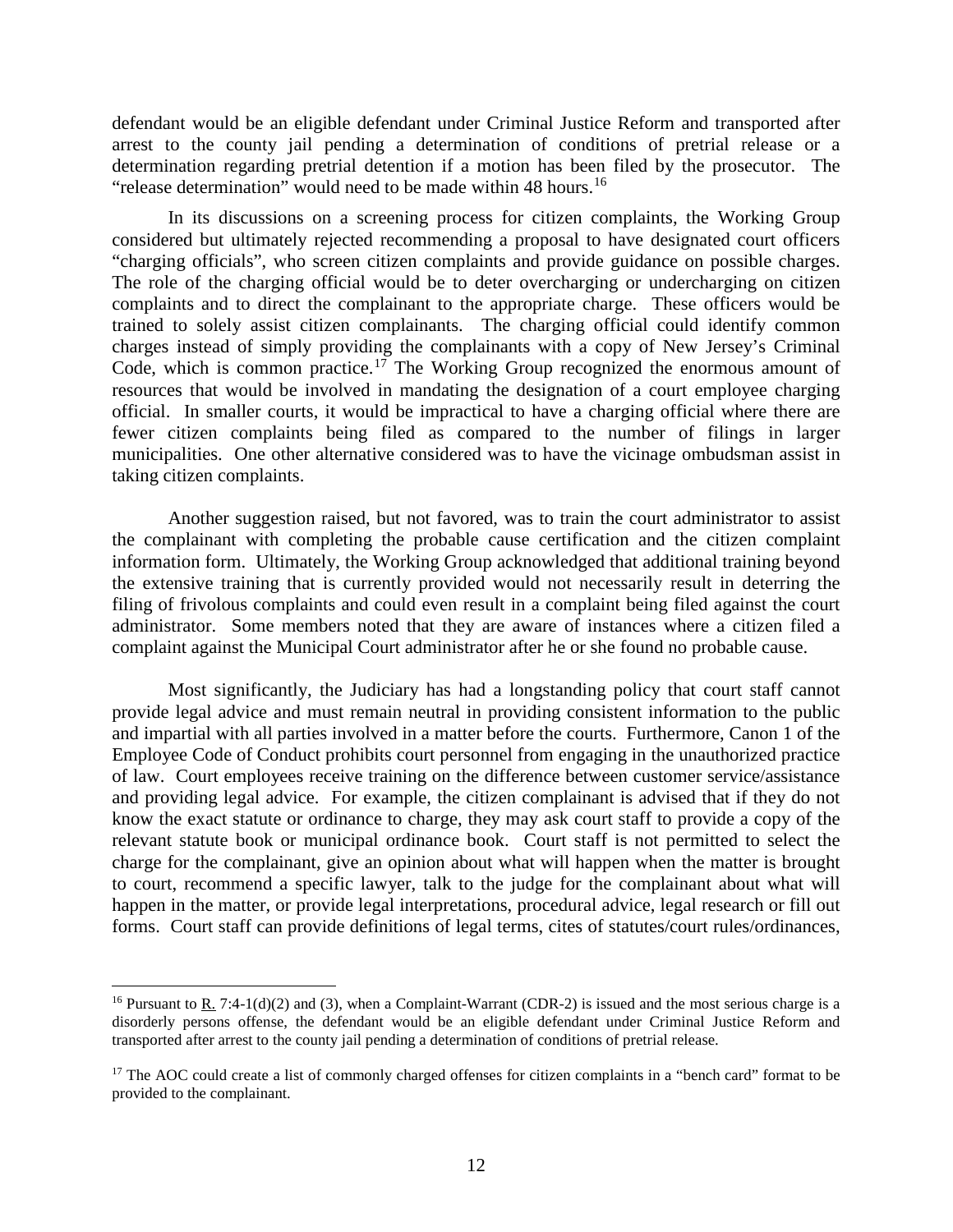public case information, general information on court operations and procedures, general referrals, legal options, and forms with instructions on how to complete them.

A December 13, 2010 memorandum from Administrative Director Judge Glenn A. Grant promulgated three documents developed by the Conference of Municipal Presiding Judges and Municipal Division Managers to provide Municipal Court Staff with resources to assist citizens who wish to file a complaint in the Municipal Court rather than through the local police department. The document entitled "Filing a Complaint in Municipal Court" is a handout that outlines the process involved in filing a citizen complaint and the role of court staff, which should be provided to all private citizens who wish to file a complaint. The second document is a standardized "Certification in Support of Probable Cause Statement" that supplements the information placed on the complaint. The third document contains two versions of a "Complaint Information Form" (one for complainants filing domestic violence related charges and the other for non-domestic violence related charges). These information forms supplement the complaint generation process by directing the citizen to provide the court with additional information. While the court is required to provide all citizen complaints with copies of the forms, the citizen's use of the forms is optional. A citizen can complete the formal complaint but is not required to complete the certification or the information form. The memo further notes that many citizen complaints are and should be initially handled by police.

Finally, the Working Group also considered whether the practice of redirecting citizen complainants to the police for handling of the citizen complaint is uniform statewide. Citizen complaints can be filed through the local police department instead of through the courts. The Working Group was of the view that not all police departments are proactive in accepting citizen complaints and there is no statewide consistency of police departments processing citizen complaints. As a result, many are filed with the court and municipal court staff must accept them for filing.

#### **Statistics** (Appendix 4)

In making its recommendations, the Working Group considered statistical data prepared by the AOC. That data is set forth here for the Court's consideration.

During calendar year 2015, 13,550 citizen complaints charging a crime (indictable offense) were filed. Of these, 11,809 (87.2%) were issued following a probable cause finding by a judicial officer. Of those 11,809 complaints for which probable cause was found, 30.7% (3,627) were issued on a Complaint-Warrant (CDR-2), while 69% (8,152) were issued on a Complaint-Summons (CDR-1).

These 11,809 citizen complaints on indictable charges were then transferred to Superior Court. They resulted in 10,063 total Superior Court cases (recorded in PROMISGavel) arising from citizen complaints.[18](#page-12-0) Of these, 30.6% (3,083) were issued on a Complaint-Warrant and

<span id="page-12-0"></span><sup>&</sup>lt;sup>18</sup> Multiple complaints are often associated together in a single PromisGavel case arising from the same factual nexus. PROMIS/Gavel is the computerized case management and information system for the Criminal Division of the Superior Court. PROMIS/Gavel captures information concerning defendants who have been charged with indictable offenses and tracks the processing of those defendants from initial arrest to appellate review.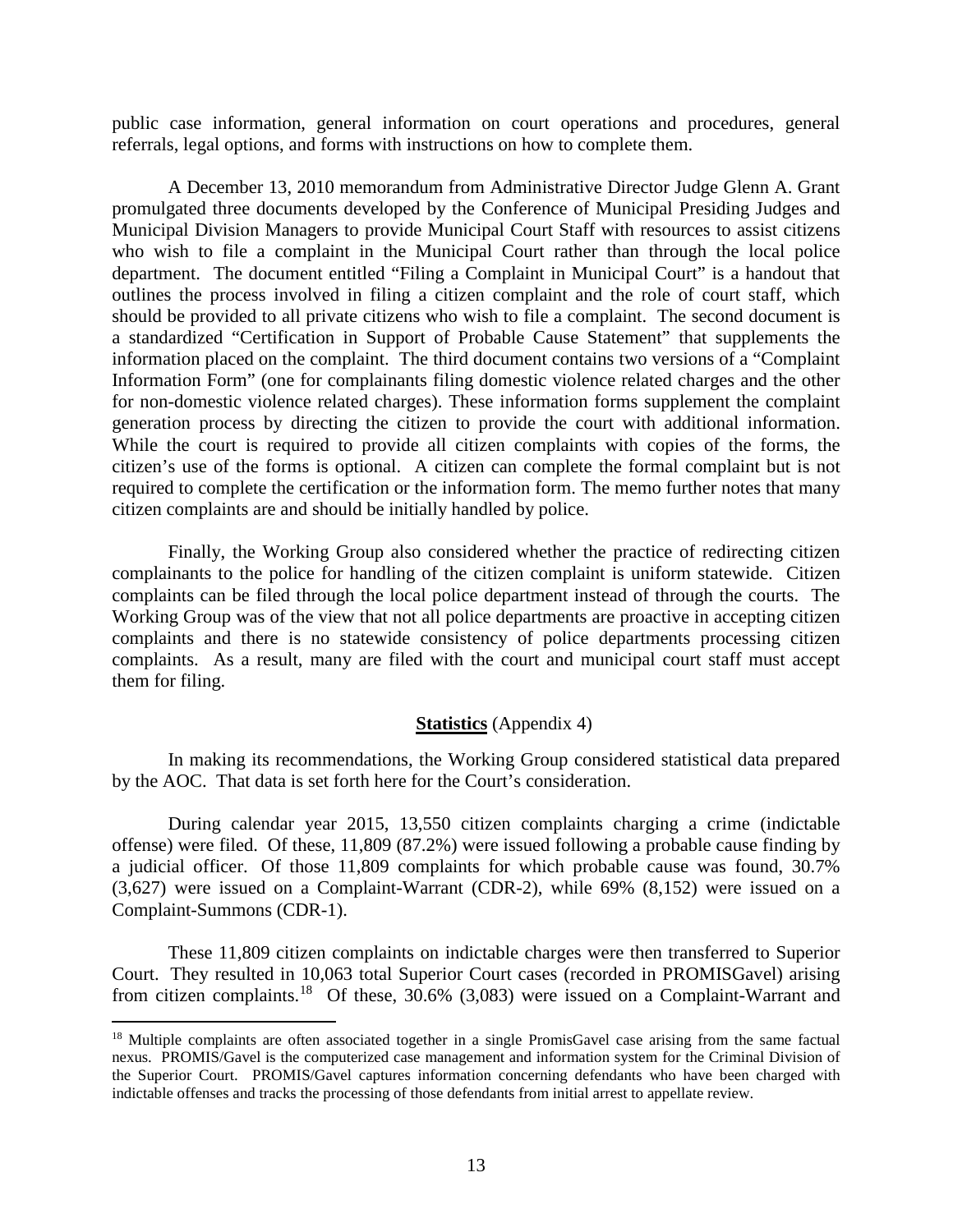69% (6,980) were issued on a Complaint-Summons. The breakdown of these 10,063 Superior Court cases is as follows:

**7,273** – cases downgraded to a municipal charge and remanded back to municipal court

- **1,398** cases brought to Grand Jury and indictment returned
- **707** cases dismissed at Superior Court
- **261**  cases resulting in plea to Accusation
- **211** cases resulting in Pretrial Intervention (PTI)
- **185** cases brought to Grand Jury and no bill returned
- **12** cases still pending
- **11** cases resulting in a plea to a disorderly persons offense at Superior Court

**5** – cases transferred 'other' (this includes transfers to other jurisdictions, to Family Court, to Attorney General, to Casino Prosecution)

It may be concluded from the data in calendar year 2015 that of the 10,063 indictable cases initiated by citizen complaints filed in the Municipal Courts and transferred to Superior Court, prosecutors dismissed 707 (7.0%) and took further action on 9,159 (91.0%).

During calendar year 2016, 9,324 Superior Court cases (recorded in PROMISGavel) arising from citizen complaints charging a crime (indictable offense) were filed. Of these, 6,921 were issued on a Complaint-Summons and 2,403 were issued on a Complaint-Warrant. The breakdown of these 9,324 Superior Court cases is as follows:

**7,023** – cases downgraded to a municipal charge and remanded back to municipal court

- **1,096** cases brought to Grand Jury and indictment returned
- **626** cases dismissed at Superior Court
- **182**  cases resulting in plea to Accusation
- **160** cases resulting in Pretrial Intervention (PTI)
- **120** cases brought to Grand Jury and no bill returned
- **114** cases still pending
- **2** cases resulting in a plea to a disorderly persons offense at Superior Court

**1** – cases transferred 'other' (this includes transfers to other jurisdictions, to Family Court, to Attorney General, to Casino Prosecution)

It may be concluded from the data in calendar year 2016 that of the 9,324 indictable cases initiated by citizen complaints filed in the Municipal Courts and transferred to Superior Court, prosecutors dismissed 626 (6.7%) and took further action on 8464 (90.8%).

Several Working Group members were surprised by the low number of indictable cases initiated by citizen complaints that were dismissed at the Superior Court—out of 10,063 in 2015 and 9,324 in 2016, 707 cases or 7% were dismissed in 2015 and 626 or 6.7% were dismissed in 2016. In other words, the net success rate of no dismissals was high. Many members also found it significant that approximately 30% of the cases were issued on warrants in 2015 and 2016.

The Working Group also reviewed a statistics handout that provides: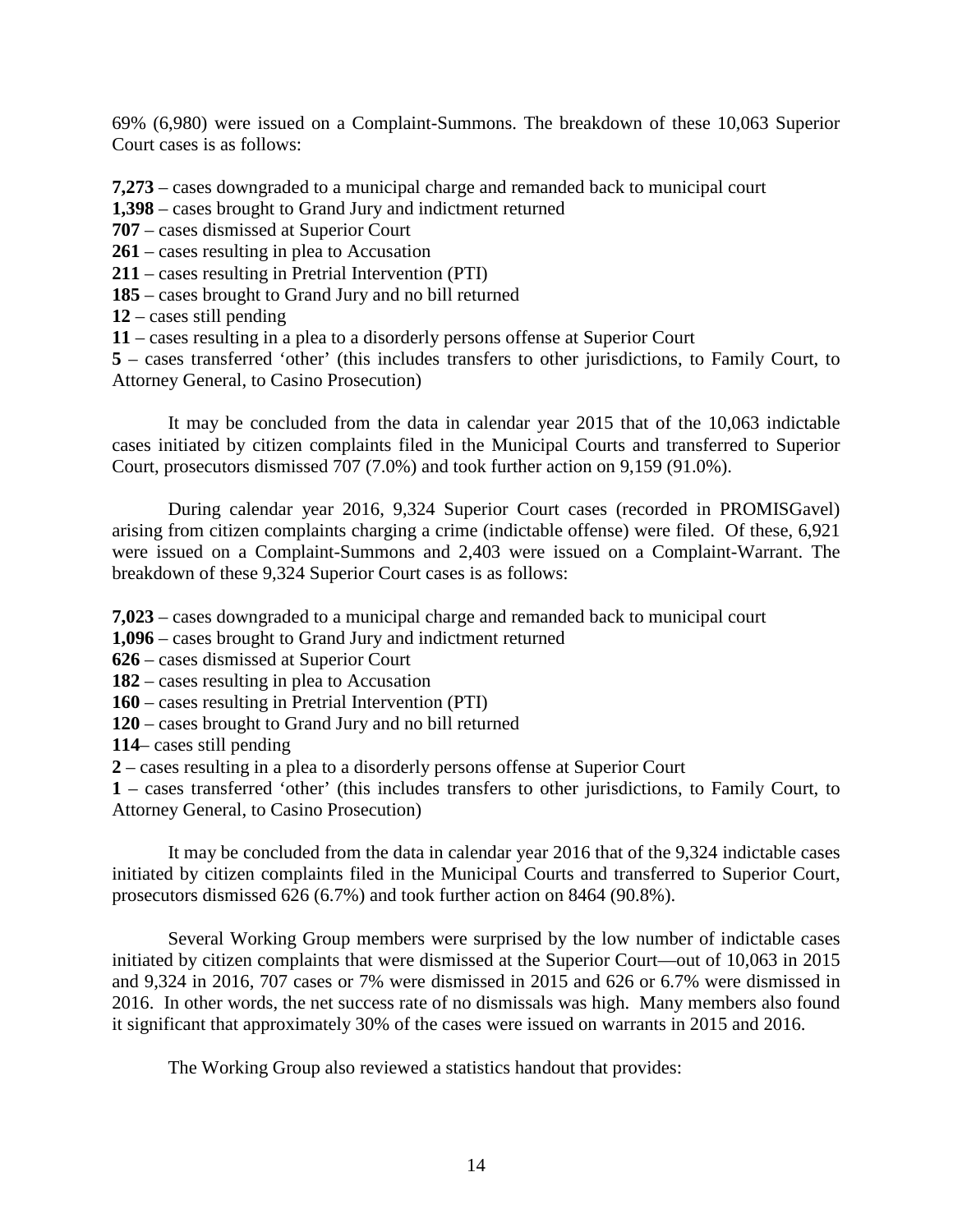(1) the breakdown of mandatory and presumed warrants cases filed on citizen complaints since January 1, 2017 (Table 1);

(2) the cumulative breakdown for calendar years 2016 and 2017 of all private citizen complaints by degree, 1<sup>st</sup>-4<sup>th</sup> degree indictable filings, and all DP, PDP, and other non-traffic filings (e.g., ordinance violations and other lesser offenses, parking and traffic) (Table 2);

(3) 2015 and 2016 citizen complaint dispositions (guilty, not guilty and dismissed) for Complaint-Warrants and Complaint-Summonses, for cases that were in the jurisdiction of the Municipal Court and cases that were transferred from Superior Court to Municipal Court (i.e., initially an indictable charge but downgraded to a DP/PDP and disposed of in Municipal) excluding conditional discharges, conditional dismissals, Superior Court and Family Court dispositions (Table 3); and

(4) the number of citizen-initiated complaints and their dispositions (guilty, not guilty and dismissed) compared to police-initiated complaints in 2015 and 2016, excluding conditional discharges, conditional dismissals, Superior Court and Family Court dispositions (Table 4).

The data in Table 1 shows that there were 149 mandatory and presumed warrant charges filed in 2017. The two highest categories were  $2<sup>nd</sup>$  degree robbery inflicts bodily injury or uses force and 2nd degree unlawful possession of weapon-handguns without permit.

Table 2 shows that there were 64,385 citizen complaints issued in 2016 and 37,447 issued since January 1, 2017. The data shows that most of the citizen complaints charge low-level offenses. For example, in 2016, the number of citizen complaints charging ordinance violations (13,969), DP offenses (27,685), and PDP offenses (9,679) totals 51,333, whereas the number of indictable charges  $(5,076)$  and first  $(70)$ , second  $(588)$ , third  $(3,900)$  and fourth degree  $(3,047)$ offenses is only 12,681. In 2016, 80% of citizen complaints charged low-level non-indictable offenses. Since January 1 2017, 83% of the citizen complaints are non-indictable and 97%  $(17,034)$  are not 1<sup>st</sup> or 2<sup>nd</sup> degree offenses.

Table 3 indicates that in 2015 there were 4,726 (21.6%) citizen complaints with *guilty* dispositions; 472 (2.2%) citizen complaints with *not guilty* dispositions; and 16,637 (76.2%) citizen complaints that were *dismissed*. In 2016, there were 3,492 (17.9%) citizen complaints with *guilty* dispositions; 335 (1.7%) with *not guilty* dispositions; and 15,682 (80.4%) citizen complaints that were *dismissed*. Table 3 also shows the number of cases transferred from Superior Court to Municipal Court by disposition. In 2015, there were 1,319 (19.9%) transferred citizen complaints with *guilty* dispositions; 155 (2.3%) transferred citizen complaints with *not guilty* dispositions; and 5,156 (77.8%) transferred citizen complaints with *dismissed* dispositions. In 2016, there were 1,877 (21.7%) transferred citizen complaints with *guilty* dispositions; 197 (2.3%) transferred citizen complaints with *not guilty* dispositions; and 6,557 (76.0%) transferred citizen complaints with *dismissed* dispositions.

Table 4 shows that in 2015 there were 16,047 (27%) citizen initiated complaints with *guilty* dispositions, 1,104 (1.9%) citizen initiated complaints with *not guilty* dispositions, and 42,198 (71.1%) citizen initiated complaints that were *dismissed*.In 2016, there were 13,741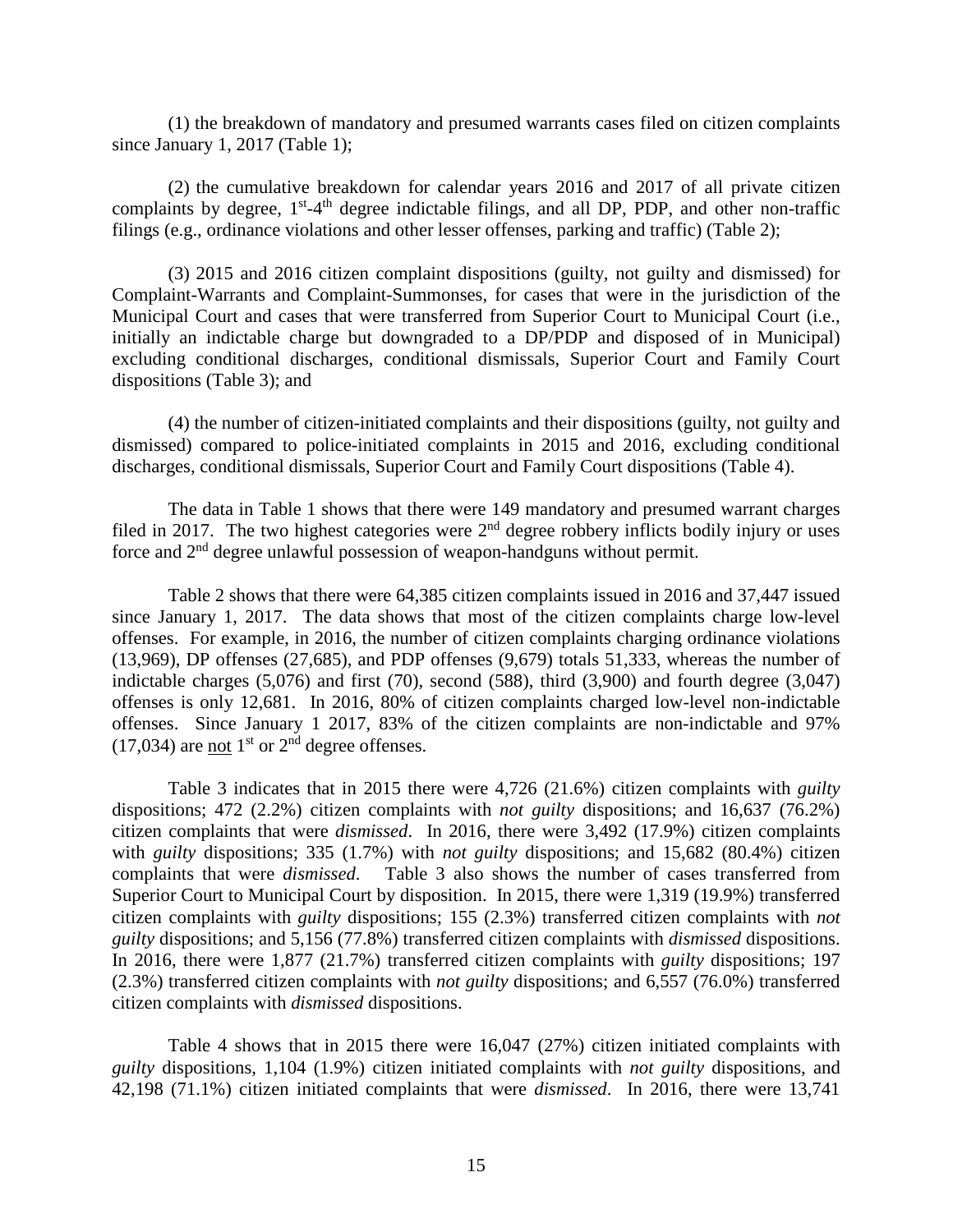(25.4%) citizen initiated complaints with *guilty* dispositions, 800 (1.5%) citizen initiated complaints with *not guilty* dispositions, and 39,599 (73.1%) citizen initiated complaints that were *dismissed*.In 2015, there were 129,761 (42.6%) police generated complaints with *guilty*  dispositions, 2,856 (.9%) police generated complaints with *not guilty* dispositions, and 171,891 (56.4%) police generated complaints that were *dismissed*. In 2016, there were 127,430 (39.9%) police generated complaints with *guilty* dispositions, 2,567 (.8%) police generated complaints with *not guilty* dispositions, and 189,181 (59.3%) police generated complaints that were *dismissed*.

## **Recommendations of the Working Group on Private Citizen Complaints in the Municipal Courts** (Appendix 6)

**Recommendation 1 (Substantive Rule Amendment): Every complaint made by any person should continue to be accepted for filing, however R. 7:2-1(b) and R. 3:2-1(a) should be amended to clarify that mere acceptance of the complaint for filing does not mean that a finding of probable cause has been made or that the Complaint-Warrant (CDR-2) or summons has been issued.** (Appendix 6)

The Working Group recommends that every complaint made by any person should continue to be accepted for filing under R. 7:2-1(b) and R. 3:2-1(a). In addition, the ability to file citizen complaints should be unfettered. However, R. 7:2-1(b) and R. 3:2-1(a) should be amended to add the following provision: "Acceptance of the complaint does not mean that a finding of probable cause has been made in accordance with R. 7:2-2(a) or that the Complaint-Warrant (CDR-2) or summons has been issued." The purpose of this proposed amendment is to address a concern raised by the Working Group that mere acceptance of the complaint could be interpreted by citizen complainants to mean that probable cause has been found and that a CDR-2 or summons will automatically issue. Instead, the rule should be construed to mean that acceptance of the complaint for filing precedes a probable cause determination and process issuance.

**Recommendation 2 (Clarifying/Housekeeping Rule Amendments): R. 7:2-2(a)(1) should be amended to remove the reference to dismissing a complaint where a judge finds no probable cause or where the statutory time limitation to issue a Complaint-Warrant (CDR-2) or summons has expired. Instead, the judge should be directed to not issue the Complaint-Warrant (CDR-2) or summons. Where a no probable cause finding is made and a Complaint-Warrant or summons does not issue, the complaint should not be not kept in a held status. In addition, duplicative rule language should be removed and an incorrect cross-reference should be corrected.** (Appendix 6)

Current R. 7:2-2(a)(1) provides in pertinent part that: "A judge finding no probable cause to believe that an offense occurred or that the statutory time limitation to issue a Complaint-Warrant (CDR-2) or summons has expired shall dismiss the complaint." The proposed amendment addresses a concern that was first raised during the CJR rule-related amendment process that the "dismiss the complaint" language is problematic since a complaint cannot be "dismissed" if it has not been issued in the first place. The amended language removes "shall dismiss the complaint" and replaces it with "shall not issue the Complaint-Warrant (CDR-2) or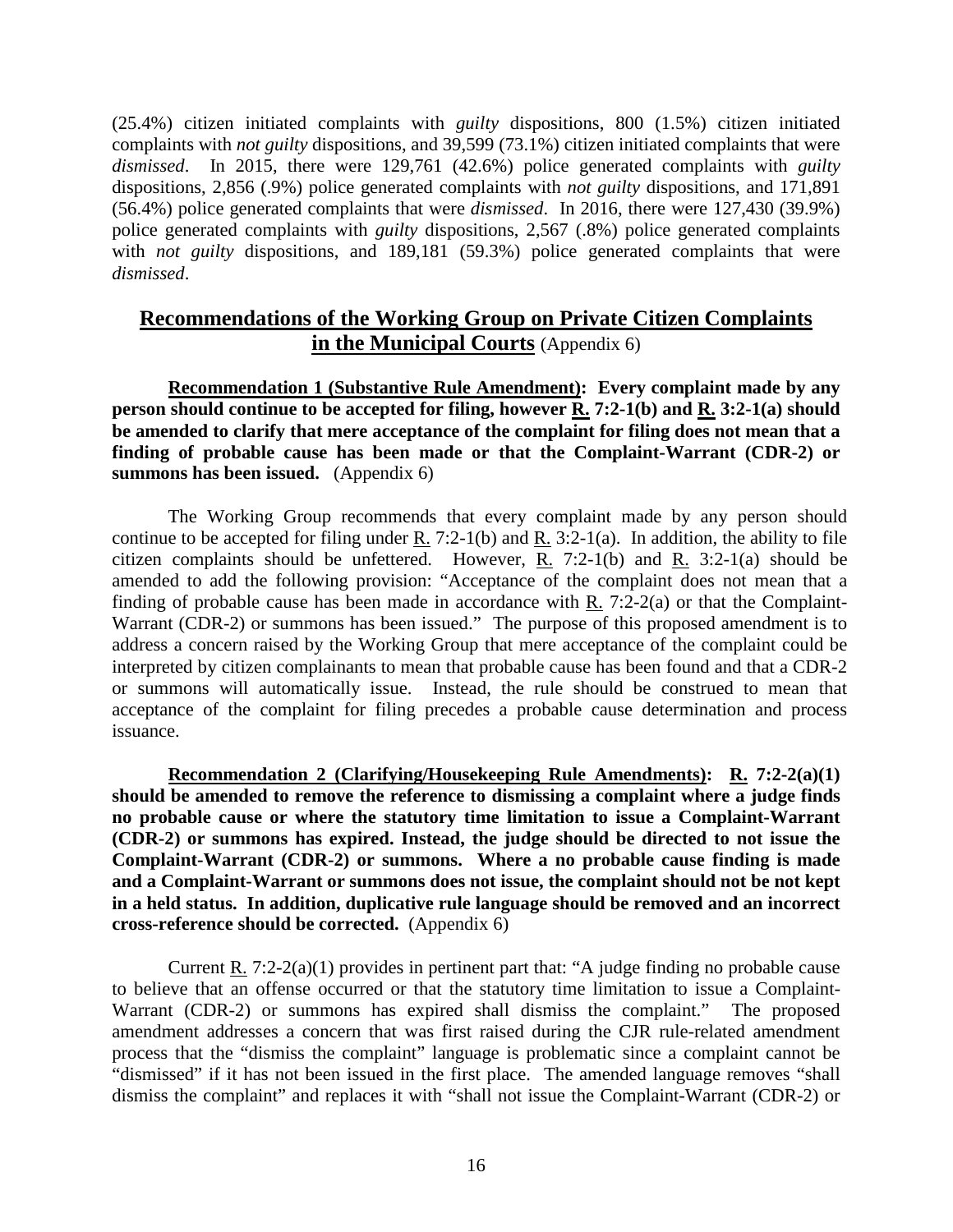summons." The Working Group also raised a concern that a citizen complaint remains in "held status" when a Municipal Court judge determines that there is no probable cause. The finding of no probable cause is entered into eCDR and the court administrator makes an entry in the case notes.<sup>[19](#page-16-0)</sup> The Working Group recommends that where a no probable cause finding is made and a Complaint-Warrant or summons does not issue, that the complaint should not be not kept in a held status. The Working Group is of the view that leaving the complaint in held status raises a due process concern and prevents the defendant from seeking an expungement. In addition, when the complaint remains in held status it is still available to the public.

R. 7:2-2(a)(1) should also be amended to remove duplicative language as follows: "The Complaint-Warrant (CDR-2) or summons may be issued only if it appears to the judicial officer from the complaint, affidavit, certification or testimony that there is probable cause to believe that an offense was committed, and the defendant committed it., and a Complaint-Warrant (CDR-2) or summons can be issued."

Finally, R. 7:2-2(b)(2)(ii) appears to contain an incorrect cross-reference to subparagraphs (e) and (g). These subparagraphs should be removed as they are not applicable to instances where a judicial officer allows a CDR-2 rather than a summons to be issued.

**Recommendation 3 (Substantive Rule Amendment): New subparagraphs should be created at the beginning of R. 7:2-2 that clearly define probable cause. For purposes of clarity, the rule should be restructured so that probable cause is no longer buried in R. 7:2- 2(a)(1). In addition, a cross-reference to the current exceptions to finding probable cause (i.e., law enforcement summons on complaint and code enforcement officer summons on a complaint) should be added.** (Appendix 6)

Restructuring R. 7:2-2 so that the definition of probable cause is explained at the beginning of the rule was contemplated during the CJR rule amendment process, but was placed on hold due to time constraints in issuing the new rules. Restructuring the rule to clarify probable cause is also necessary to implement proposed amendments to the authorization for process of citizen complaints discussed in Recommendation 4. The Working Group recommends breaking out probable cause into two paragraphs: (1) Finding of Probable Cause

<span id="page-16-0"></span> $19$  A different process is followed for special form complaints, which are used for the purpose of complying with the provisions of <u>N.J.S.A.</u> 39:4-139.4 (The Parking Offenses Adjudication Act), and are also prescribed, pursuant to <u>R.</u>  $7:2-1(f)(1)$ , as a Uniform Traffic Ticket for use in connection with parking and traffic offenses where a private citizen is the complaining witness. The special form may be used for any of the following non-indictable offenses venued in the municipal courts: disorderly/petty disorderly persons offenses, except for (a) those involving domestic violence and (b) those with a companion indictable matter; local ordinance violations; code enforcement actions; penalty enforcement proceedings; boating offenses; and parking and traffic offenses where a private citizen is the complaining witness. In all other private citizen initiated complaints, either the special form or the appropriate CDR form is to be utilized. Special form complaints are not entered into MACS (Municipal Automated Complaint System) until after a probable cause determination is rendered. If probable cause is found, then it is entered and the summons is issued. If probable cause is not found, it is still entered, issued and then immediately dismissed with a reference to the no probable cause finding listed in the case notes. Unlike warrants and citizen complaints entered into eCDR, there is no separate probable cause finding for special form complaints. As part of CJR, courts are encouraged to enter citizen complaints or complaints that need a probable cause determination into eCDR.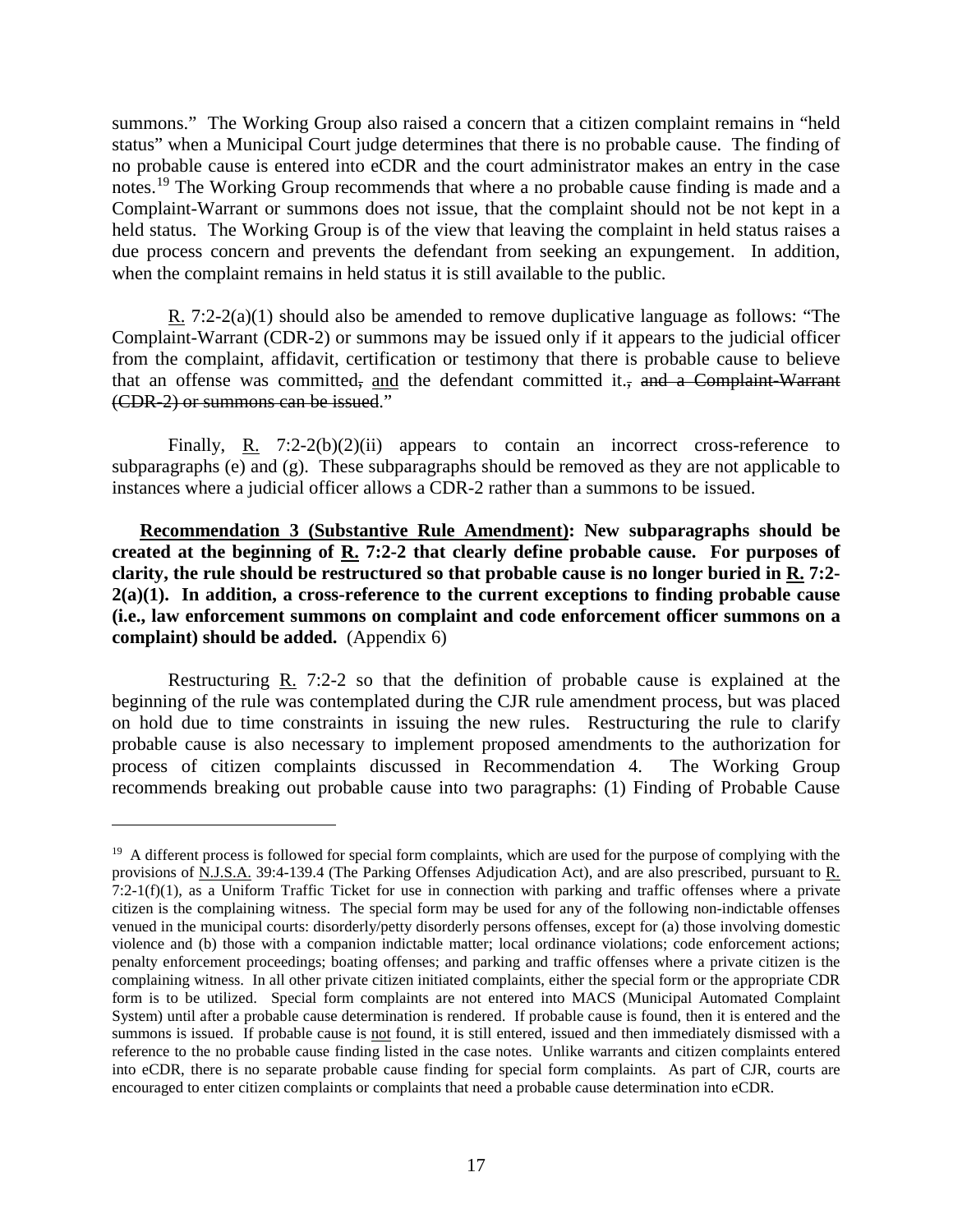and (2) Finding of no Probable Cause. The majority of the language in these proposed subparagraphs can be found in current  $R_1$ . 7:2-2. Within the proposed subparagraph on "Finding" of No Probable Cause", the Working Group also recommends adding a new cross-reference to the current exceptions to finding probable cause (i.e., law enforcement summons on complaint and code enforcement officer summons on a complaint).

**Recommendation 4 (Substantive Rule Amendment): R. 7:2-2(a)(1) should be amended to provide that a judge or authorized municipal court administrator or deputy court administrator (judicial officer) may issue a Complaint-Warrant (CDR-2) or a summons charging a disorderly persons offense, petty disorderly persons offense or any other non-disorderly persons offense within the jurisdiction of the Municipal Court made by a private citizen. In addition, the rule should add a provision that a judge only may issue a CDR-2 or summons charging any indictable offense made by a private citizen.**  (Appendix 6)

Although private citizens may make and sign complaints, they are not authorized to issue process. Rather, a judicial officer must make a probable cause determination as to the issuance of process, pursuant to R. 7:2-2(a)(1). The purpose of this recommended rule amendment is to make the distinction that while a *judicial officer* can continue to issue a Complaint-Warrant or a summons on a citizen complaint charging a DP, PDP or any other non-disorderly persons offense within the Municipal Court's jurisdiction (including citizen complaints charging DP offenses against public officials as described in Recommendation 5), a *judge only* can issue a Complaint-Warrant or a summons charging any indictable offense made by a private citizen. Currently, a CDR-2 or summons charging any offense made by a private citizen may be issued by a judge or authorized Municipal Court administrator or deputy court administrator. The proposed amended rule would remove the ability of the Municipal Court administrator to issue citizen complaints charging indictables and instead, leave that decision entirely in the hands of the judge.

**Recommendation 5 (Substantive Rule Amendment): R. 7:2-2 should be amended to provide that prior to issuance, the Complaint-Warrant or summons must be reviewed by a county prosecutor on private citizen complaints charging disorderly persons offenses against a: (i) party official or public servant as defined in N.J.S.A. 2C:27-1(e) and (g); (ii) a candidate or nominee for public office as defined in N.J.S.A. 19:1-1; or (iii) a judicial nominee. The county prosecutor can either approve (decide to move forward with the matter), disapprove (decide to not pursue charges/prosecute matter), or modify the charge.**  (Appendix 6)

The Working Group recommends county prosecutorial review of private citizen complaints charging DP offenses against party officials, public servants, candidates/nominees for public office and judicial nominees only. Citizen complaints charging ordinance violations, PDPs, other non-disorderly offenses filed against any individual and DP offenses against non-public officials will not be subject to prosecutorial review.<sup>[20](#page-17-0)</sup> Prosecutorial review of citizen

<span id="page-17-0"></span><sup>&</sup>lt;sup>20</sup> Currently, for law enforcement initiated PDPs and other municipal violations (ordinances), prosecutors (or designee) do not review PDPs for which a warrant may be found to be appropriate (these are not eligible defendants and are subject to bail). A Municipal Court judge or authorized court administrator can make the probable cause finding and warrant determination. For private citizen initiated PDPs and other municipal violations (ordinances),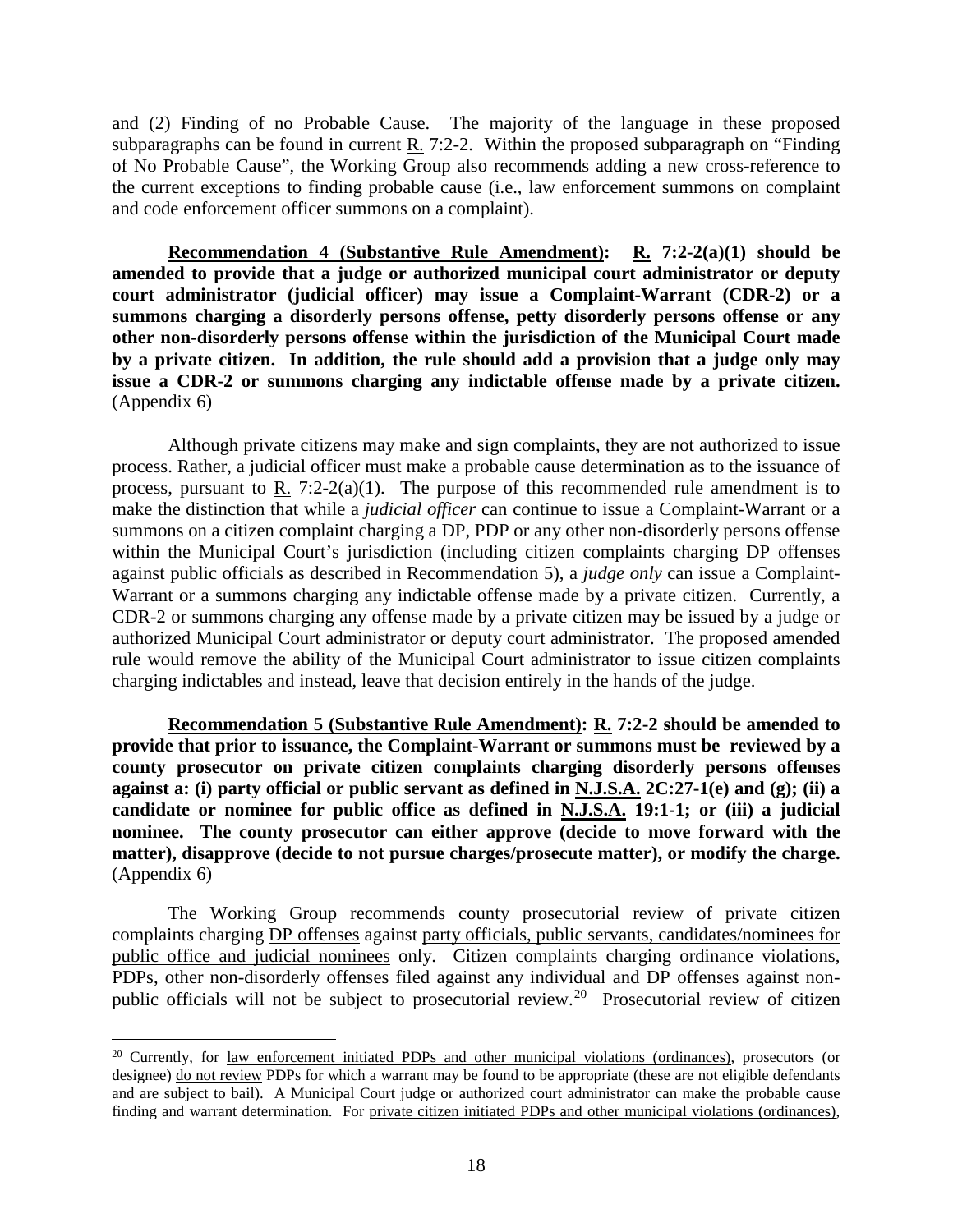complaints charging disorderly persons offenses against the aforementioned types of public officials would not be limited to specific disorderly persons offenses. Rather, a private citizen complaint charging *any DP offense* against a public official (not just those in connection or relating to his or her office or with any official act) would be reviewed by the prosecutor.<sup>21</sup> For these types of citizen complaints, a judicial officer (judge or authorized court administrators) can make the probable cause finding. If an authorized court administrator finds no probable cause, that finding shall be reviewed by the judge.

The Working Group did not support prosecutorial review of citizen complaints filed against *any* individual charging DP, PDP and other non-disorderly persons offenses, but rather only for those filed against public officials charging DP offenses. The Working Group was of the view that the burden on the county prosecutor's office to review citizen complaints charging PDP and other non-disorderly persons offenses would be too great. Therefore, the current process for handling citizen complaints charging DPs for non-public officials and PDPs and other non-disorderly persons offenses against all individuals should remain in place.<sup>22</sup>

A concern was raised that prosecutorial screening of a particular category of defendants—public officials—charged with DP offenses may create the perception of law enforcement bias as the majority of citizen complaints against public officials are those filed against a police officer. To address this concern, the Working Group recommends that the prosecutor be required to submit detailed reasons on the record for the denial of the citizen complaint. The county prosecutor's determination to not move forward with the citizen complaint would not be the "last word" in the review process. For example, currently there is an Executive Branch process in place where if a matter involves a citizen complaint against a police officer, the prosecutor's office would contact Internal Affairs.<sup>23</sup> If the prosecutor approves the citizen complaint, the citizen complaint is superseded and will include an official misconduct charge. This supersession process allows for review all the way up the chain of command to the

prosecutors (or designee) do not review PDPs for which a warrant may be found to be appropriate.A Municipal Court judge or authorized court administrator can make the probable cause finding and warrant determination.

<span id="page-18-0"></span><sup>&</sup>lt;sup>21</sup> The Working Group recognized that in some situations it may be difficult at the outset to know whether the offense touches upon the public official's office.

<span id="page-18-1"></span><sup>&</sup>lt;sup>22</sup> Currently, for <u>law enforcement initiated DPs on a warrant</u>, prosecutors (or designees) review all DPs on warrant from law enforcement and the Municipal Court judge or authorized court administrator can make the probable cause finding and warrant determination. These are eligible defendants. N.J.S.A. 2A:162-15(1) defines eligible defendant as a person for whom a Complaint-Warrant is issued for an initial charge involving an indictable offense or a disorderly persons offense unless otherwise provided for in other sections of the law. Defendants charged with PDPs are not considered eligible defendants under CJR. For private citizen initiated DP complaints for which a warrant determination may be found to be appropriate, prosecutors (or designee) do not review and the Municipal Court judge or authorized court administrator can make the probable cause finding and warrant determination. Under the Working Group's recommendation, private citizen initiated DP complaints that *do not* charge public officials will continue to not be reviewed by the prosecutor.

<span id="page-18-2"></span><sup>&</sup>lt;sup>23</sup> The Internal Affairs Policy and Procedures were last revised in July 2014. The policy assists the State's law enforcement agencies with investigating and resolving complaints of police misconduct that originate with private citizens or are generated by the supervisors, officers or employees of a law enforcement agency. It requires that "Every law enforcement agency shall establish a policy providing that all citizen complaints are readily accepted and fully and promptly investigated."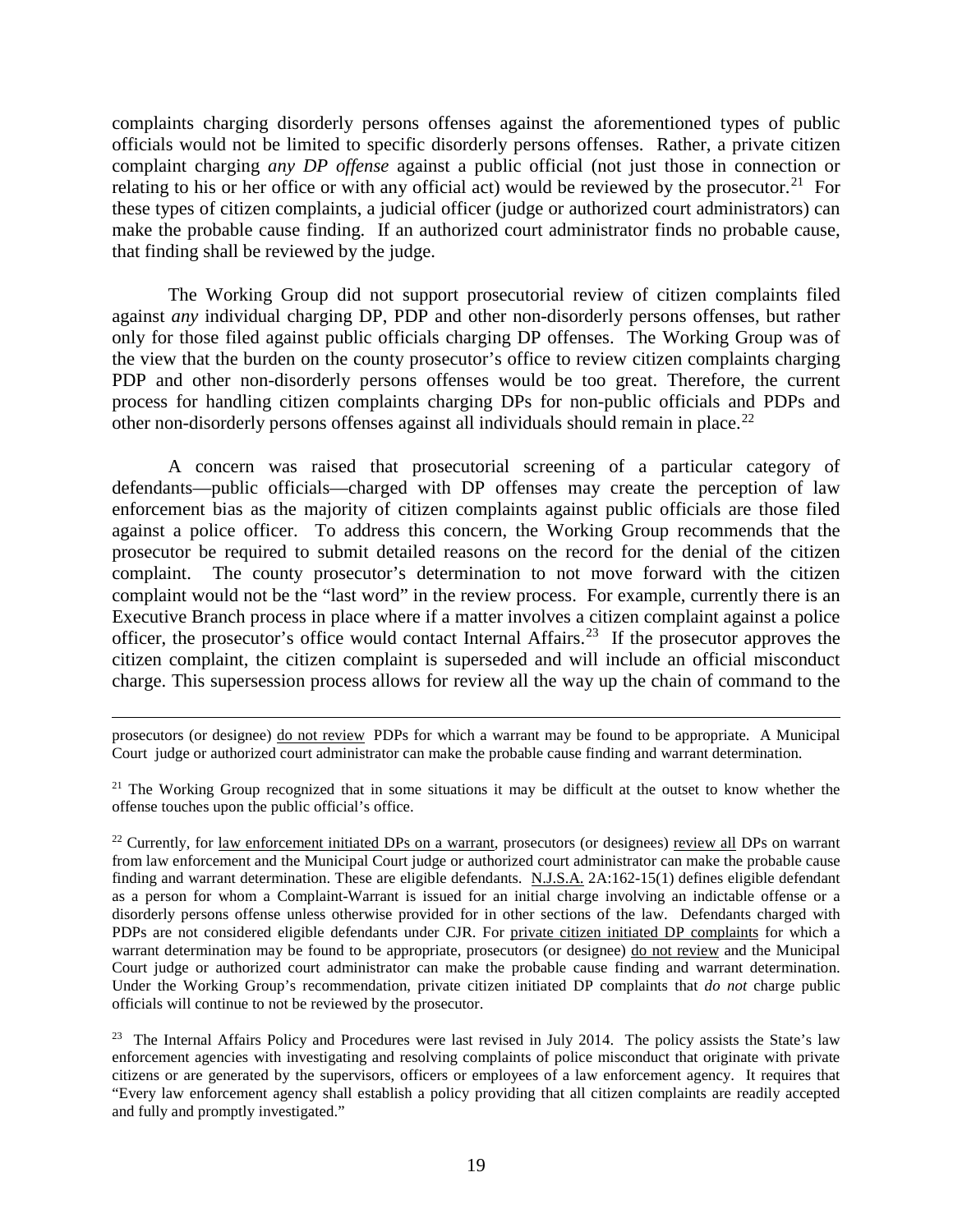Attorney General's office. If the prosecutor dismisses the citizen complaint, an explanation of reasons is provided. The dismissal form has checkboxes for this purpose. The "other" checkbox is typically checked when the matter involves a public official and the complaint is found to be unsubstantiated.

In addition, the Court should consider requesting that the Attorney General issue guidelines to prosecutors on how to exercise this discretion, address conflicts of interest, and report reasons that are sufficiently detailed to ensure transparency in the exercise of the prosecutorial function. A few members of the Working Group indicated that the Attorney General's Supplemental Law Enforcement Directive 2006-05 (Regarding Uniform Statewide Procedures and Best Practices for Conducting Police-Use-Of-Force Investigations) provides a comprehensive procedure on how prosecutors who face conflicts can ensure that the public confidence in the impartiality and independence of the police use of force investigations is not undermined. Supplemental Directive 2006-05 provides that such investigations are not conducted by police agencies but rather are conducted by the county prosecutors or the Division of Criminal Justice. The directive requires a comprehensive conflicts inquiry to determine whether particular action is needed to ensure the impartiality and independence of the investigation.

The Working Group considered using the broad term "public official" within the rule; however, that term does not include all of the individuals whom a complaint is filed against that should fall under prosecutorial review. For that reason, the Working Group proposes using clearly defined terms under New Jersey's bribery/corruption law (N.J.S.A. 2C:27-1 et seq.). That statute sets forth offenses involving public administration officials. N.J.S.A. 2C:27-1(e) defines **party official** as "a person who holds an elective or appointive post in a political party in the United States by virtue of which he directs or conducts, or participates in directing or conducting party affairs at any level of responsibility." The *party official* definition does not appear to include candidates or nominees for public office; therefore, the Working Group recommends including *candidates or nominees* for public office in the proposed amended rule. New Jersey's election law, N.J.S.A. 19:1-1, defines **public office** as "any office in the government of this State or any of its political subdivisions filled at elections by the electors of the State or political subdivision." N.J.S.A. 2C:27-1(b) defines **government** as "any branch, subdivision or agency of the government of the State or any locality within it."

N.J.S.A. 2C:27-1(f) defines **public servant** as "any officer or employee of government, including legislators and judges, and any person participating as juror, advisor, consultant or otherwise, in performing a governmental function, but the term does not include witnesses." [24](#page-19-0) The public servant definition does not appear to include nominees to the bench; therefore, the Working Group recommends adding judicial nominee in the proposed amended rule.

If the prosecutor approves/decides to move forward with the citizen complaint charging a disorderly persons offense, the prosecutor shall indicate this decision on the complaint and submit it to a judicial officer who will determine if probable cause exists and whether to issue a Complaint-Warrant (CDR-2) or summons in the Judiciary's computerized system used to

<span id="page-19-0"></span> $\overline{a}$  $24$  The Working Group is of the view that the statutory definition of "public servant" is not too broad for purposes of prosecutorial review of citizen complaints.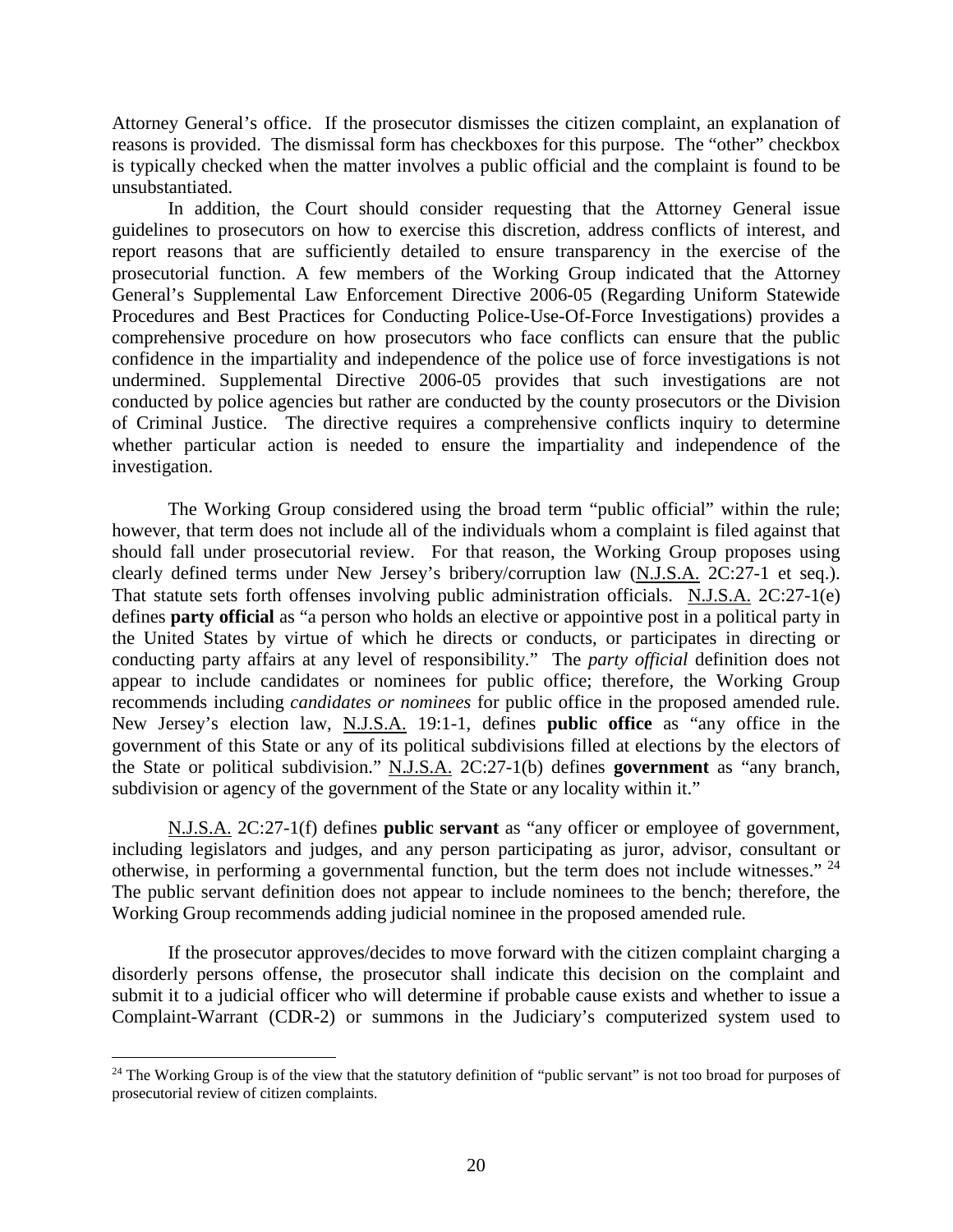generate complaints.<sup>25</sup> If the prosecutor denies the citizen complaint charging a disorderly persons offense, the prosecutor shall report the denial and the basis therefor to the Assignment Judge on the record and shall notify the citizen complainant and the defendant. The Working Group looked to R. 3:25-1 for guidance on what procedure the prosecutor could follow when the citizen's complaint is denied and the complaint is not issued. R. 3:25-1(a) (Pre-indictment) states that "A complaint may be administratively dismissed by the prosecutor without presentation to the grand jury, in which event said prosecutor shall report the dismissal and the basis therefor to the Assignment Judge and shall notify the defendant." The Comment to R. 3:25-1 provides that the prosecutor's exercise of discretion in administratively dismissing the complaint is reviewable under an abuse of discretion standard and extends to DP offenses.<sup>26</sup>

The Working Group recommends that the prosecutor's denial of the citizen complaint be on the record in order to be in line with the requirement under Directive #02-08 (Procedures for the Dismissal of Municipal Court Complaints and Voiding Uniform Traffic Tickets and Special Forms of Complaint) that all dismissals of complaints heard in the Municipal Courts shall be made on the record in open court. The reasons for the denial of the complaint would be a public record, and therefore, subject to public scrutiny, which would be in line with the Attorney General's current practice for police use of force investigations as explained in Directive 2006-5. To enhance transparency, Directive 2006-5 requires the county prosecutor or the Director of the Division of Criminal Justice to prepare a public statement where the matter is not presented to the grand jury or is presented to the grand jury but a "no bill" is returned. The statement must include specific findings and statements.

It should be noted that neither Recommendation 5 nor 6 impose limitations on the types of matters for which a private citizen complaint can be filed. The Working Group was not in favor of narrowing the filing of citizen complaints to certain offenses.

**Recommendation 6 (Substantive Rule Amendment): R. 7:2-2 should be amended to provide that prior to issuance, the Complaint-Warrant or summons must be reviewed by a county prosecutor on private citizen complaints charging any indictable offense against any individual. The county prosecutor can either approve (decide to move forward with the matter), disapprove (decide to not pursue charges/prosecute matter), or modify the charge. Part III rules should mirror the Part VII proposed rule amendments on indictables.**  (Appendix 6)

The Working Group recommends county prosecutorial review of private citizen complaints charging indictable offenses against any individual.<sup>[27](#page-20-2)</sup> As mentioned in

<span id="page-20-0"></span><sup>&</sup>lt;sup>25</sup>The Working Group recommends automation of the citizen complaint process. Citizen complaints could be submitted to the judge's workbasket in eCDR for a probable cause determination after the prosecutorial review/screen is complete.

<span id="page-20-1"></span><sup>26</sup> State v. Ward, 303 N.J. Super. 47 (App. Div. 1997); State v. Brown, 362 N.J. Super. 62, 69-70 (App. Div. 2003), rev'd on other grounds 180 N.J. 572 (2004). (Appendix 6)

<span id="page-20-2"></span> $27$ Currently, for law enforcement initiated indictables on a warrant, prosecutors (or designee) review all indictables for which a warrant is applied and the Municipal Court judge or authorized court administrator can make the probable cause finding and warrant determination. For private citizen initiated complaints for which a warrant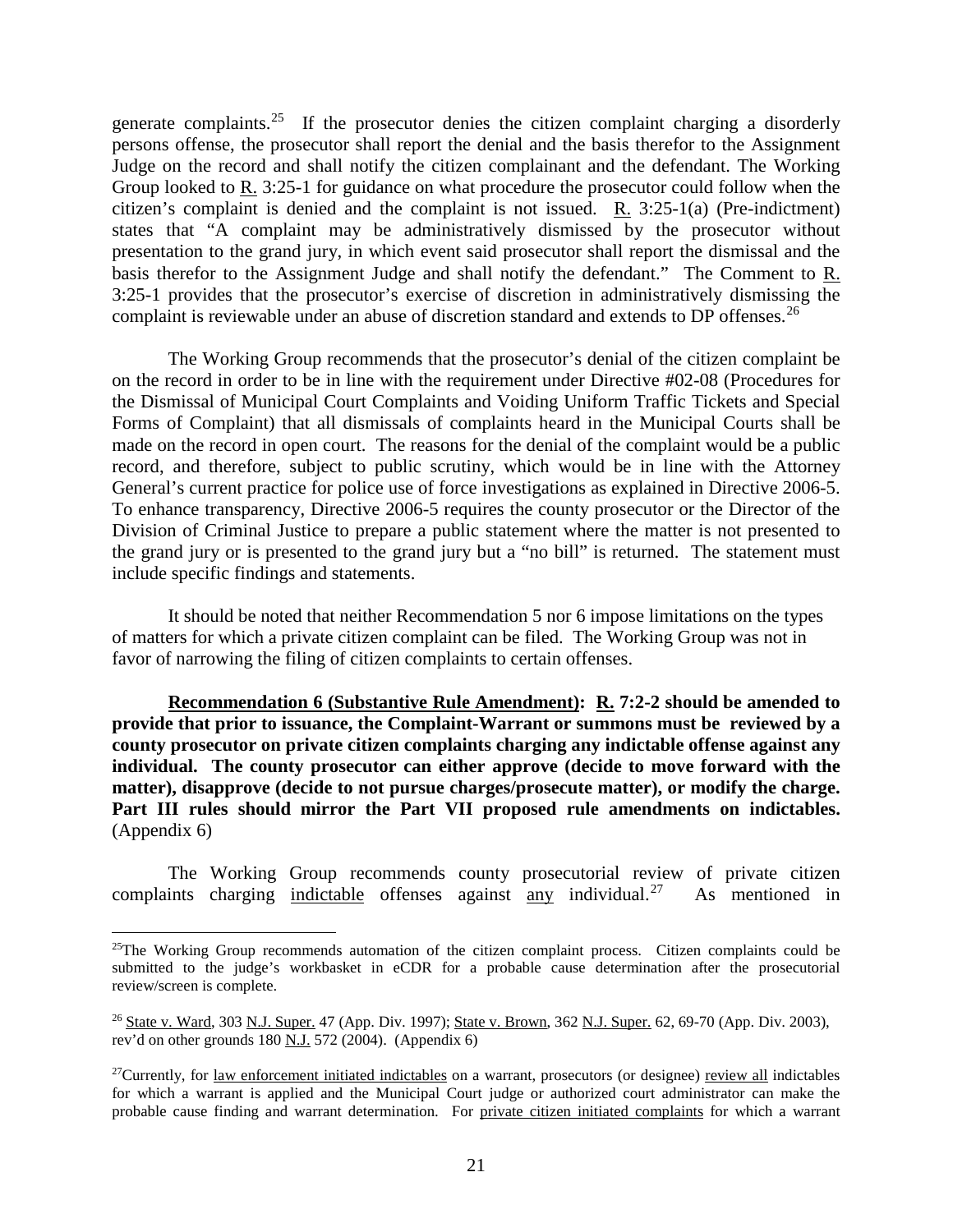Recommendation 4, a judge or authorized court administrator would continue to make the probable cause determination on DP offenses, however, only judges would be permitted to make the probable cause finding for citizen complaints charging indictables. The other notable difference between Recommendation 4 and 5 is that the latter recommendation requires prosecutorial review for indictables against any individual. Therefore, prosecutors would review the citizen complaint charging an indictable offense regardless of whether it is filed against a layperson or a public official. In cases where the prosecutor denies the citizen complaint charging an indictable offense, the prosecutor must report the denial without presentation to the grand jury and the basis therefor to the Assignment Judge on the record and shall notify the citizen complainant and the defendant.

Finally, the Working Group recommends that the Part III rules mirror the Part VII proposed amendments on indictables. R. 7:2-2(c) provides that "Complaints involving indictable offenses are governed by the Part III Rules, which address mandatory and presumed warrants for certain indictable offenses in Rule 3:3-1(e), (f)." Alternatively, Part III can be amended to include prosecutorial review of citizen complaints charging indictables and Part VII could simply have a cross-reference that states, "Prosecutor review of citizen complaints charging indictable offenses is governed by the Part III Rules."

**Recommendation 7 (Clarifying Amendment): R. 7:2-2 should be amended to clarify that a CDR-2 or summons charging any offense made by a private citizen may be issued if it appears from the complaint, affidavit, certification, citizen complaint information form, or testimony that there is probable cause. The finding of probable shall be noted on the**  face of the CDR-2 or summons and confirmed by the judicial officer's signature. (Appendix 6)

A new subparagraph would be added to emphasize that probable cause is required for citizen complaints and to incorporate that the judicial officer can look to the citizen complaint information form, among other things, in making a probable cause finding. While the Working Group recommends moving the explanation of probable cause to the beginning of the R. 7:2-2 to emphasize its general applicability to all complaints, it is worth emphasizing the probable cause requirement for citizen complaints directly following the proposed citizen complaint prosecutorial review amendments. In addition, this proposed amendment would also highlight that only a judge can issue a CDR-2 or a summons charging any indictable offense made by a private citizen.

**Recommendation 8 (Clarifying Amendment)**: **R. 7:3-1(c)(1) should be amended to correct a cross reference to R. 7:2-2. R. 7:3-1(c)(2) should also be amended to align with the proposed amendment to R. 7:2-2(a)(1) (Recommendation 2) that removes the reference to dismissing the summons or Complaint-Warrant where there is no probable cause. Instead, the summons or Complaint-Warrant (CDR-2) shall not be issued.** (Appendix 6)

determination may be made, prosecutors (or designee) do not review indictables for which a warrant is found to be appropriate (or required, depending on indictable charge) and the Municipal Court judge or authorized court administrator can make the probable cause finding and warrant determination.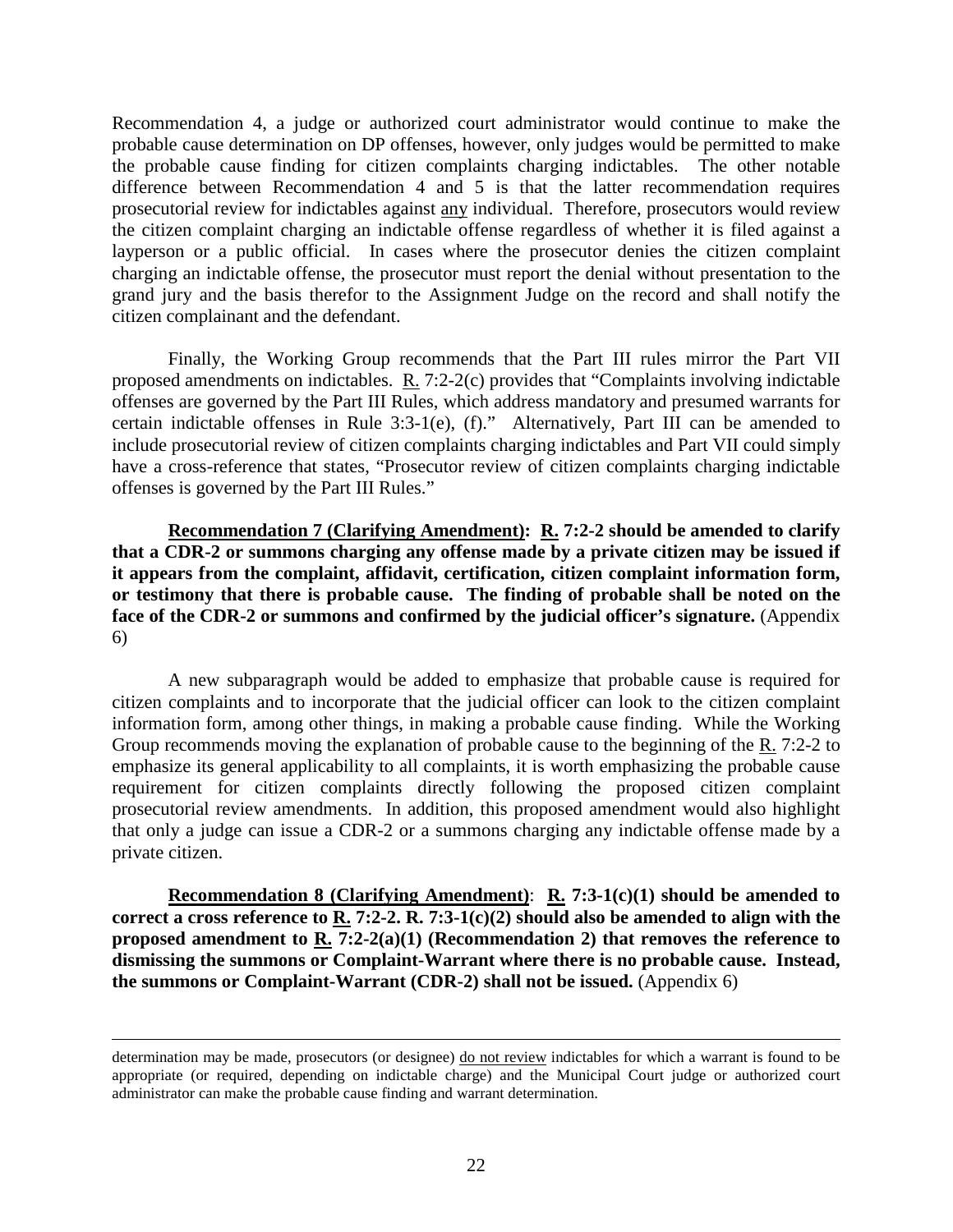The proposed amendment to  $\underline{R}$ . 7:3-1(c)(1) removes the cross reference to subsection (b) of R. 7:2-2 and replaces it with subsection (f). In addition, R. 7:3-1(c)(2) removes the language that the complaint shall be dismissed by the judge where no probable cause is found. Instead, the judge is directed to not issue the Complaint-Warrant (CDR-2) or summons. This amendment aligns with the proposed amendment to R. 7:2-2(a)(1) in Recommendation 2. (Appendix 6)

#### **Mediation Proposal Discussion**

While the Working Group is not recommending an overhaul or expansion of the municipal court's mediation process at this time, it did have lengthy discussions on whether mediation could offer a potential solution to address repeat citizen complaint filers and citizen complaints that are creating backlog in some courts. The Working Group decided that a formal recommendation to expand Municipal's mediation program pursuant to R. 7:8-1 was beyond its charge; however, the group agreed to present the idea in this report for the Court's consideration.[28](#page-22-0)

Mediation of minor disputes in Municipal Court can occur for formally filed complaints, which would be dismissed by the judge if mediated successfully or for notices in lieu complaints, which are not actual filed complaints.<sup>[29](#page-22-1)</sup> While any case that is not specifically prohibited under R. 7:8-1 is eligible for mediation, the types of cases that are typically mediated involve general neighborhood disputes, e.g., barking dogs, violations of noise ordinances, and parking in front of a driveway. Minor Title 2C violations (e.g., bad checks) can also be sent to mediation, particularly if they are cross-complaints.

The Working Group discussed whether the AOC should create a more formal Municipal Court mediation structure to amicably resolve minor complaints, much like the programs that the Family and Civil Divisions have developed, e.g., county-based mediation similar to the structure of a fee arbitration panel or juvenile conference committee where attorneys would volunteer their time in exchange for continuing legal education credits or pro bono hours. Another idea is to have certain offenses or classes of offenses (e.g., ordinance violations) to be subject to

<span id="page-22-0"></span> $28$  R. 7:8-1 (Mediation of Minor Disputes in Municipal Court Actions) provides:

If a person seeks to file or has filed a complaint charging an offense that may constitute a minor dispute, the court may issue a notice to the person making the charge and the person charged, requiring their appearance before the court or before a person or program designated by the court and approved by the Assignment Judge pursuant to R. 1:40-8 (Mediation of Minor Disputes in Municipal Court Actions). If on the return date of a summons, it appears to the court that the offense charged may constitute a minor dispute, the court may order the persons involved to participate in mediation in accordance with R. 1:40-8. No referral to mediation shall be made, however, if the complaint involves (1) serious injury, (2) repeated acts of violence between the parties, (3) clearly demonstrated psychological or emotional disability of a party, (4) incidents involving the same persons who are already parties to a Superior Court action between them, (5) matters arising under the Prevention of Domestic Violence Act (N.J.S.A. 2C:25-17 et seq.), (6) a violation of the New Jersey Motor Vehicle Code (Title 39), or (7) matters involving penalty enforcement actions.

<span id="page-22-1"></span> $29$  Notices in lieu of complaints are not filed complaints. A member of the public is diverted to mediation without a formal complaint being filed.